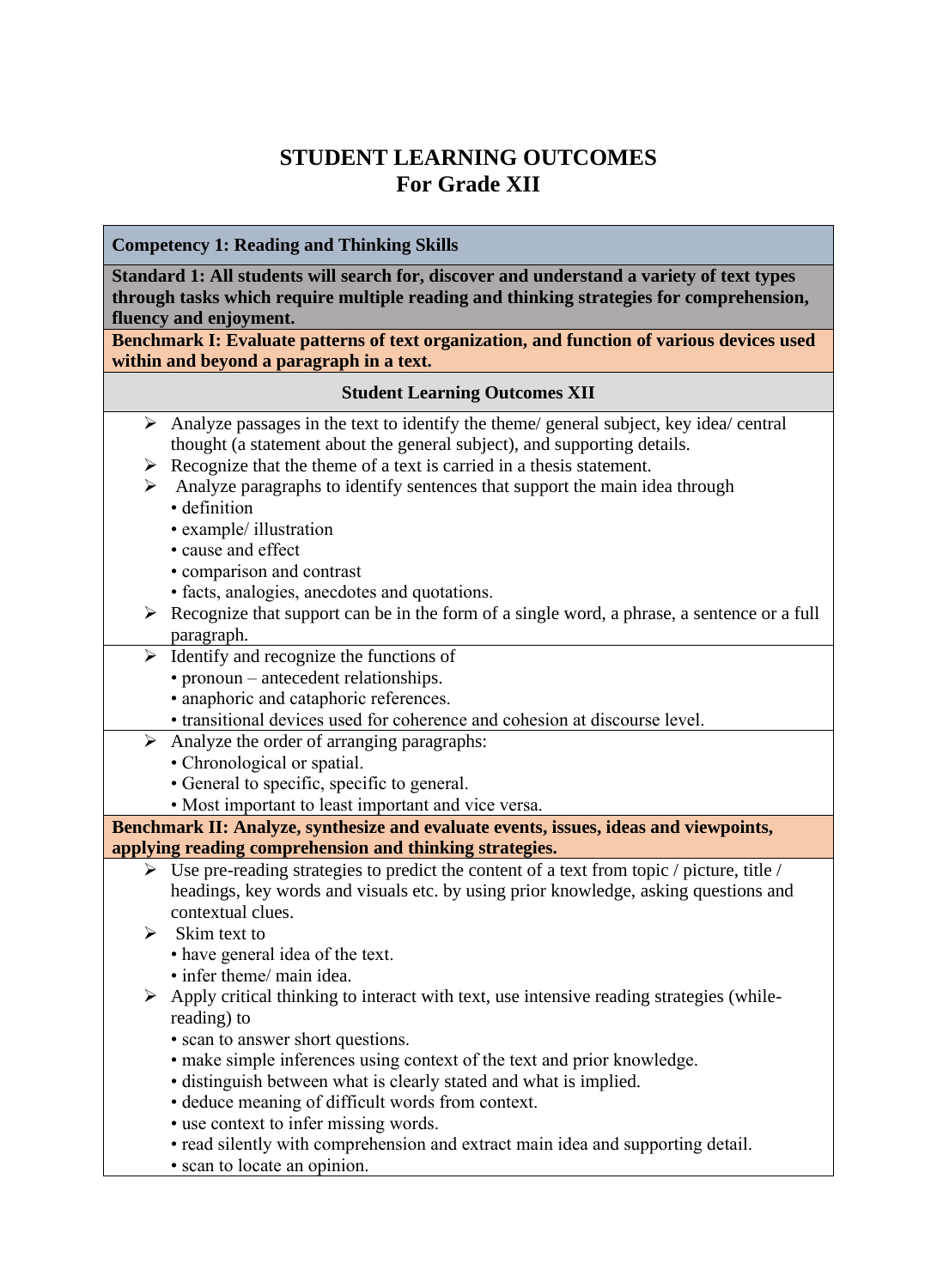|   | · distinguish fact from opinion in news articles, editorials, articles supporting a position,         |
|---|-------------------------------------------------------------------------------------------------------|
|   | etc.                                                                                                  |
|   | • locate examples to support an opinion e.g. appeal to emotions, appeal to logic or                   |
|   | ethical belief, etc.                                                                                  |
|   | • recognize arguments and counter arguments.                                                          |
|   | · explore viewpoints/ ideas and issues.                                                               |
|   | • follow instructions in maps or user instruction manuals and forms requiring real life               |
|   | information.                                                                                          |
|   | • comprehend/interpret text by applying critical thinking.                                            |
|   | • generate questions to understand text.                                                              |
|   | • explore various options given in a reading text, to decide on a specific course of action           |
|   | relating to work place decision e.g. deciding which job to apply for, etc.                            |
|   | $\triangleright$ Use summary skills to                                                                |
|   | • extract salient points and develop a mind map to summarize a text.                                  |
|   | • follow a process or procedure to summarize the information to transfer the written text             |
|   | to a diagram flow chart or cloze paragraph.                                                           |
|   | $\triangleright$ Use critical thinking to respond orally and in writing to the text (post-reading) to |
|   | • give a personal opinion and justify stance related to viewpoints/ ideas and issues in the           |
|   | text read.                                                                                            |
|   | • relate what is read to his or her own feelings and experiences.                                     |
|   | • explore causes and consequences of a problem or an issue and propose various                        |
|   | solutions.                                                                                            |
|   | · evaluate material read.                                                                             |
| ➤ | Apply strategies to comprehend questions by marking key words, verbs and tenses in a                  |
|   | variety of question types:                                                                            |
|   | Literal/ textual/ factual<br>i.                                                                       |
|   | ii. Interpretive                                                                                      |
|   | iii. Inferential                                                                                      |
|   | iv. Evaluative                                                                                        |
|   | v. Personal response                                                                                  |
|   | vi. Open ended                                                                                        |
|   | Respond orally and in writing.                                                                        |
|   | Benchmark III: Analyze and synthesize information from a visual cue or a graphic                      |
|   | organizer to summarize, highlighting the key areas and main trends.                                   |
|   | $\triangleright$ Highlight the key areas, and the main trends.                                        |
|   | > Organize information using various organizational patterns: sequence, comparison,                   |
|   | contrast, classification, cause and effect.                                                           |
|   | $\triangleright$ Recognize and use appropriate transitional words within and beyond paragraphs for    |
|   | better coherence and cohesion.                                                                        |
|   | $\triangleright$ Recognize and use appropriate conventions (format, style, expression).               |
|   | > Interpret the situation in a visual cue and using concrete sensory details of sights, sounds        |
|   | and smells of a scene, and the specific actions, movements, gestures and feeling of                   |
|   | characters write a short description. Create a mind map for organizing ideas.                         |
|   | $\triangleright$ Analyze complex information in line/bar/circle graphs and diagrams. Synthesize and   |
|   | summarize the information in a written report.                                                        |
|   | Benchmark IV: Gather, analyze, evaluate and synthesize information to use for a variety               |
|   | of purposes including a research project using various aids and study skills.                         |
|   | $\triangleright$ Use dictionaries to                                                                  |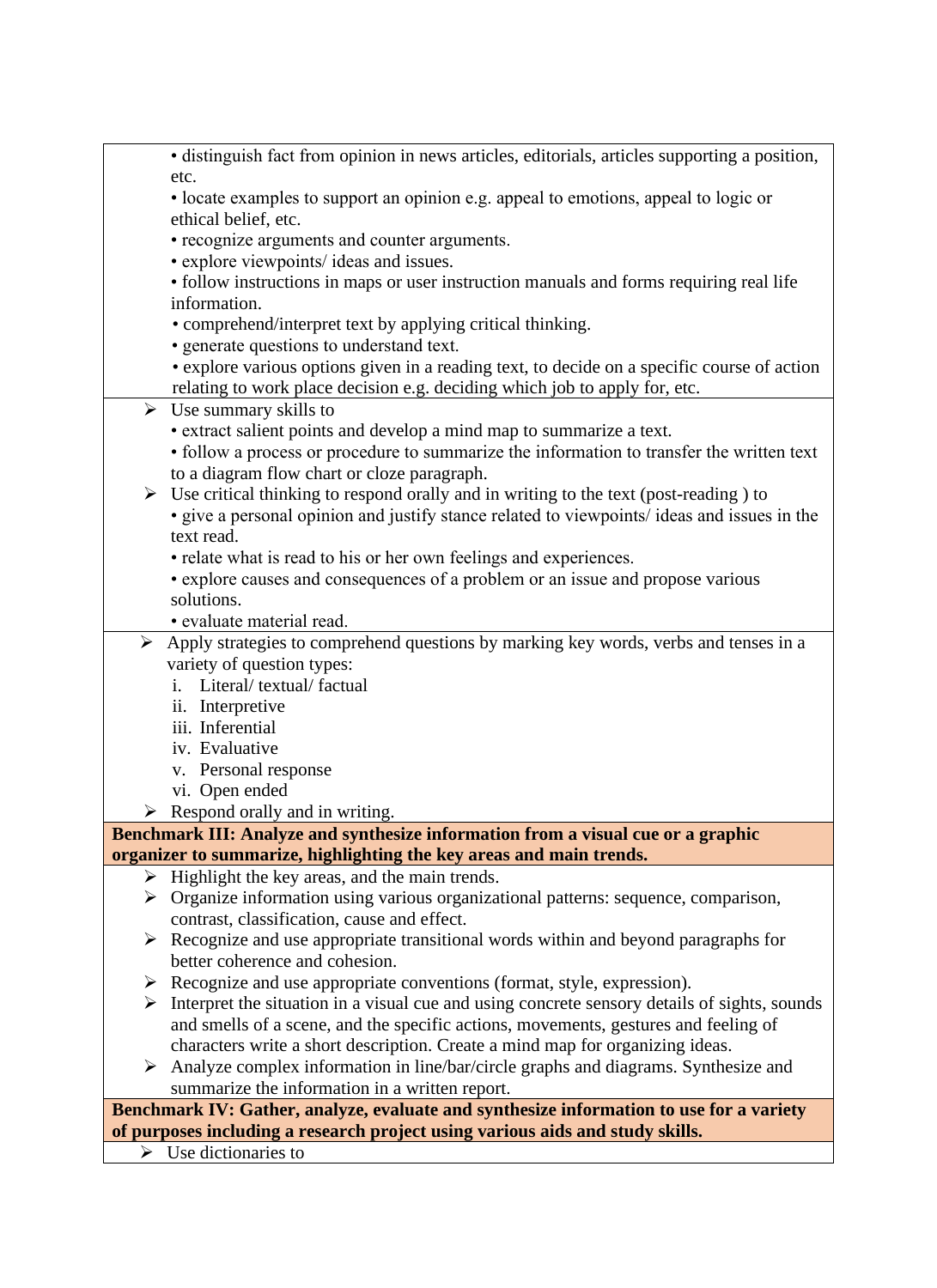- locate guide words.
- locate entry word.
- choose appropriate word definition.
- identify pronunciation with the pronunciation key.
- identify syllable division, and stress pattern.
- identify parts of speech.
- identify correct spellings.
- identify phrases through key words.
- recognize abbreviations used in a dictionary.
- locate phrases and idioms.
- comprehend notes on usage.
- identify word etymology.
- ➢ Locate appropriate synonyms and antonyms in a thesaurus.
- ➢ Utilize appropriate informational sources including encyclopedias and internet sources.
- $\triangleright$  Use library skills to
	- alphabetize book titles, words and names.
	- locate fiction and non-fiction books/books by subject.
	- understand card catalogue.
	- locate and using card catalogue.
	- identify three kinds of catalogue cards i.e. author card, title card, subject card.
	- use Dewey decimal system.
	- use numbers on books and catalogue cards.
	- use case and shelf labels in the library.
	- use the reference section in the library.
	- use computer catalogue.
- ➢ Utilize effective study strategies e.g. note taking / note making, writing a summary, creating a mind map to organize ideas.
- ➢ Use textual aids such as table of contents, footnote, glossary, preface, sub headings etc. to
	- comprehend texts.
	- identify and select relevant information in a book.

### **Competency 1: Reading and Thinking Skills**

**Standard 2:** All students will read and analyze literary text to seek information, ideas, enjoyment, and to relate their own experiences to those of common humanity as depicted in literature.

**Benchmark I:** Analyze and evaluate short stories, poems, essays and one-act plays; relate how texts affect their lives and connect the texts to contemporary / historical ideas and issues across cultures.

- $\triangleright$  Make predictions about story line / content, characters, using contextual clues and prior knowledge.
- ➢ Analyze story elements: characters, events, setting, plot, theme, tone, point of view.
- $\triangleright$  Identify the speaker or narrator in a selection.
- ➢ Recognize the author's purpose and point of view and their effects on the texts.
- ➢ Identify universal themes present in literature across all cultures

### $\triangleright$  Read a text to

• make connections between characters, events, motives and causes of conflicts in texts across cultures.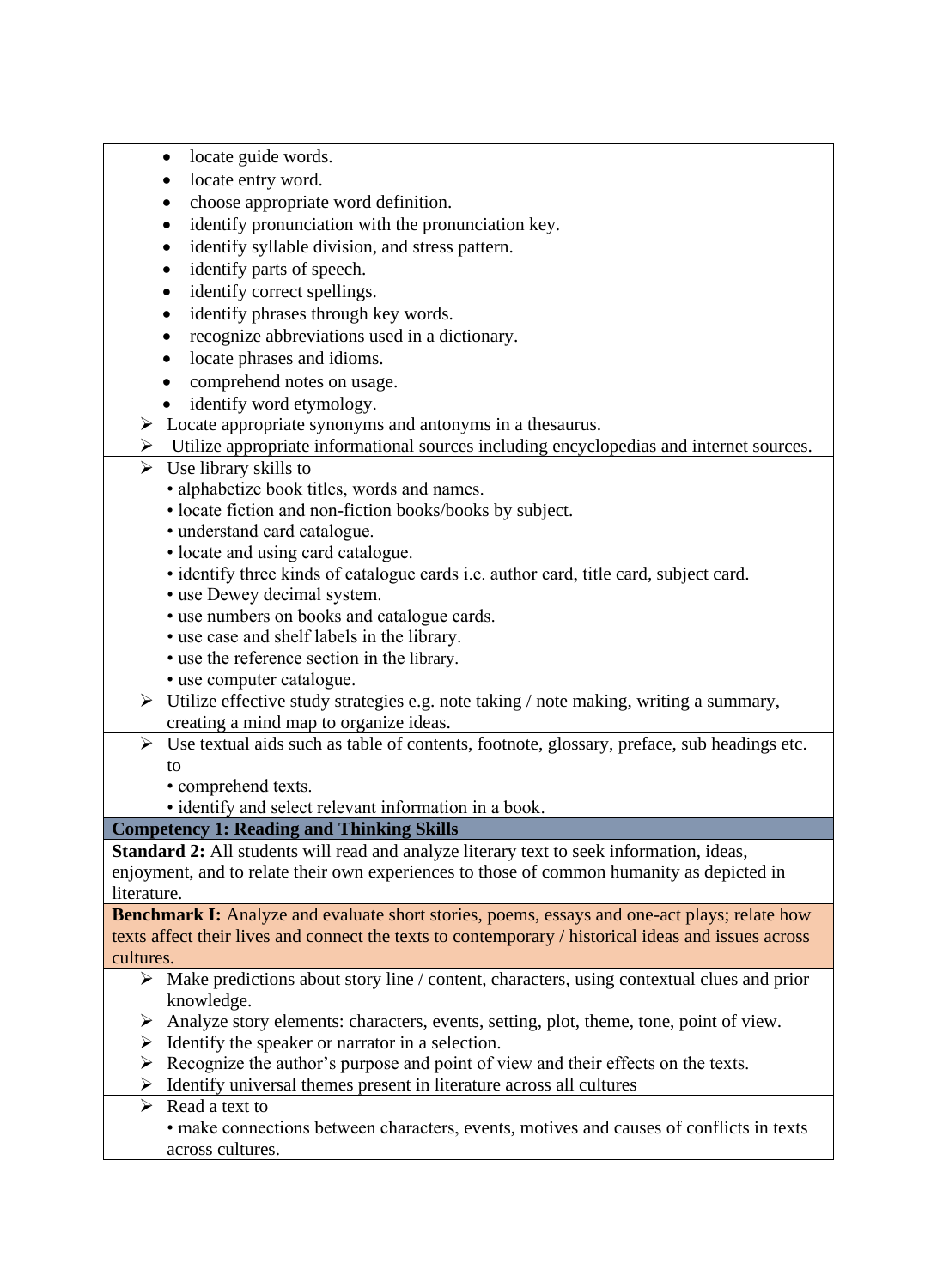- distinguish between flexible and inflexible characters.
- describe how a character changes over the course of story.
- express justification for change in character.
- ➢ Recognize genres of literature e.g. fiction, nonfiction, poetry, legend, one act play, etc.
- ➢ Analyze the conflict in a story or literary selection. Explore options to resolve the conflict. Propose another resolution.
- $\triangleright$  Read a given poem and give orally and in writing:
	- Theme and its development.
	- Personal response with justification.
	- Recognize literary techniques such as personification and alliteration.
- ➢ Analyze how a writer/ poet uses language to
	- appeal to the senses through use of figurative language including similes, metaphors and imagery.
	- affect meaning through use of synonyms with different connotations and denotations.
	- set tone.
	- influence reader for various purposes e.g. propaganda, irony, parody and satire. Analyze their effect on communication.

## **Competency 2: Writing Skills**

**Standard 1:** All students will produce with developing fluency and accuracy, academic, transactional and creative writing, which is focused, purposeful and shows an insight into the writing process

**Benchmark I:** Analyze and evaluate a variety of written discourse to use in their own compositions, techniques for effective text organization, development, and author's techniques that influence reader.

- ➢ Develop focus for own writing by identifying audience and purpose.
- ➢ Select and use a variety of pre-writing strategies such as brainstorming, mind mapping, outlining etc.
- ➢ Analyze an essay to identify the general subject, main idea (a statement about the general subject), key ideas, supporting details and transitional devices.
- $\triangleright$  Write an essay on a general subject:
	- Write an introductory paragraph with a clear central thought.
	- Provide key ideas which prove, explain or support the central thought.
	- Use a separate paragraph for each key idea.
	- Incorporate evidence (facts, quotations, etc) examples (analogies, anecdotes, etc.), or different points of view (elaborating an idea/opinion) to support each key idea.
	- Use appropriate transitional devices to connect ideas within and between paragraphs.

• Add a closing or summary paragraph with a synthesis of central idea, synthesis of each supporting idea, a general concluding statement.

- Use correct conventions of grammar and punctuation.
- Use appropriate vocabulary.

**Benchmark II: Write expository, persuasive, analytical essays, research reports, and extended narratives for multiple purposes and audiences.**

- ➢ Analyze to use in their own writing, features of an expository composition showing comparison and contrast between things, events, situations, places, action, idea or a problem:
	- Methods for organizing comparison and contrast.
	- Connectives of comparison and contrast.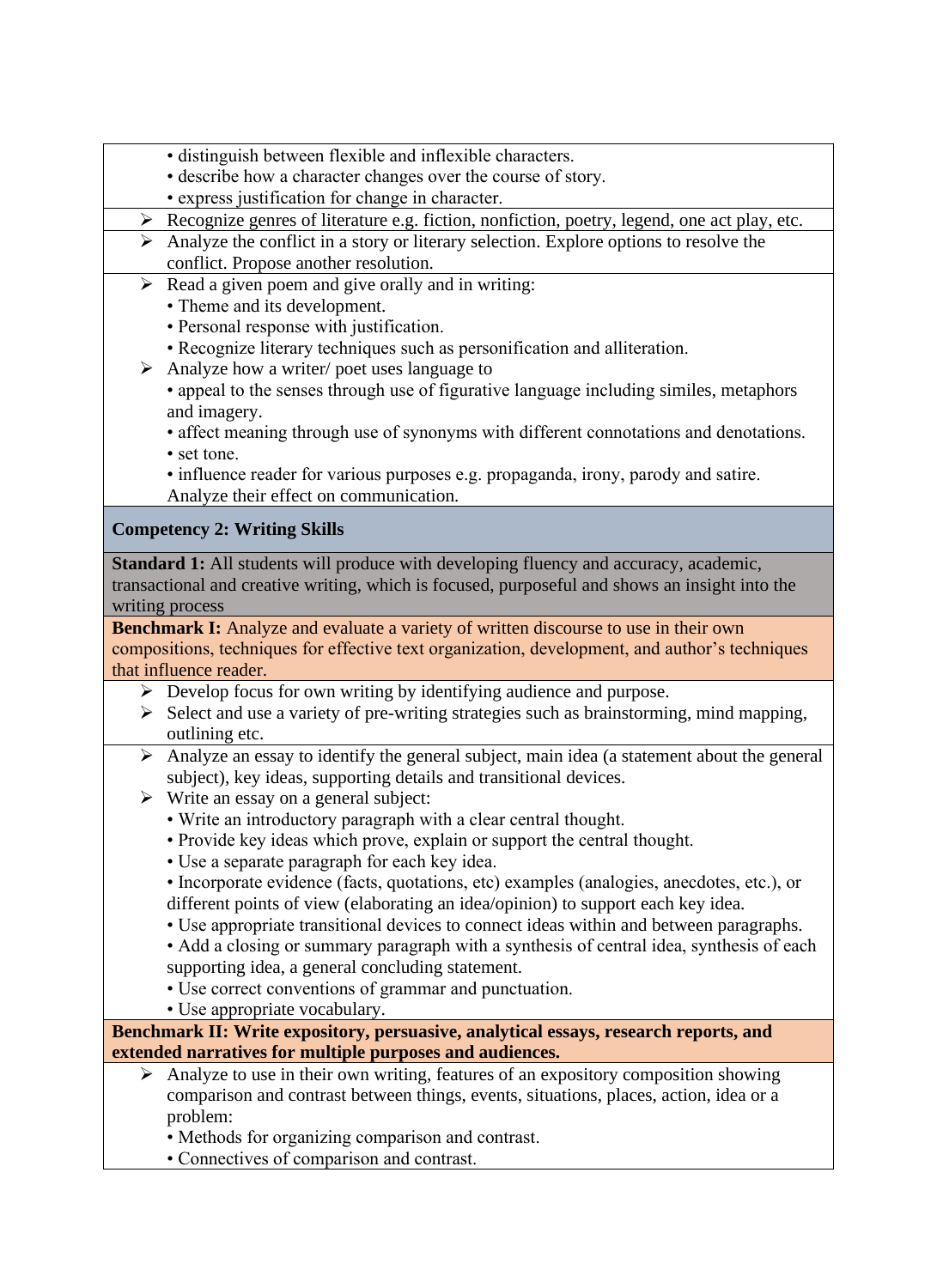- Similes and metaphors for comparison and contrast.
- ➢ Write an extended narrative incident:
	- Include action, spoken words, observations, thoughts, and feelings.
	- Use concrete sensory details to describe and support impressions of people, places, things or experiences.
	- Give a proper beginning, middle and end to the narrative.
	- Write a beginning that sets the scene for the following action.
	- Write middle with the climax in the story (tension and suspense).
	- Write an end which comes immediately after climax.
- $\triangleright$  Write a persuasive/argumentative essay on a given topic
	- Distinguish fact from opinion.
	- State an opinion on the topic.
	- List ideas and arguments that support opinion.
	- Organize ideas and supporting arguments in a clear, structured and logical manner.
	- Distinguish between language used for persuasion and propaganda.
	- Use persuasive language to enhance ideas.
	- Use special devices to support arguments e.g. appeal to logic through reasoning, appeal to emotion or ethical belief, relating a personal anecdote or analogy.
	- Anticipate and respond to opposing arguments by defending point of view with factual
	- evidence, quotations, expert opinion, logical reasoning, and commonly held beliefs.
- ➢ Write a research report:
	- Analyze a sample research report.
	- Choose and narrow a topic for a report.
	- List thoughts on the topic.
	- Gather information using library and internet sources.
	- List gathered information.
	- Write bibliography cards.
	- Select the information to be used.
	- Organize facts into an outline.
	- Write an effective introduction and conclusion.
	- Revise for clarity, organization, and appropriate vocabulary, conventions of research report, punctuation and grammar.
	- Compile a bibliography.

#### **Benchmark IV: Plan, draft, revise edit their own texts in areas such as cohesion and coherence, effectiveness of arguments / opinions, sufficient supporting details, creativity, appropriate punctuation and vocabulary.**

- $\triangleright$  Develop focus for his or her writing.
- ➢ Select and use a variety of pre-writing strategies such as brainstorming, mind mapping, outlining etc.
- $\triangleright$  Plan draft and revise writing to ensure that it
	- is focused, purposeful, includes a sense of audience, and shows insight into the writing situation.
	- has an appropriate writing style (expository, narrative, etc.) for a given purpose.
	- has an organizational pattern that reflects a clear overall progression of ideas through proper use of signal and reference words.
	- uses writing strategies as are appropriate to the purpose of writing.
	- has varied sentence structure and length.
	- has a good command of language with precision of expression.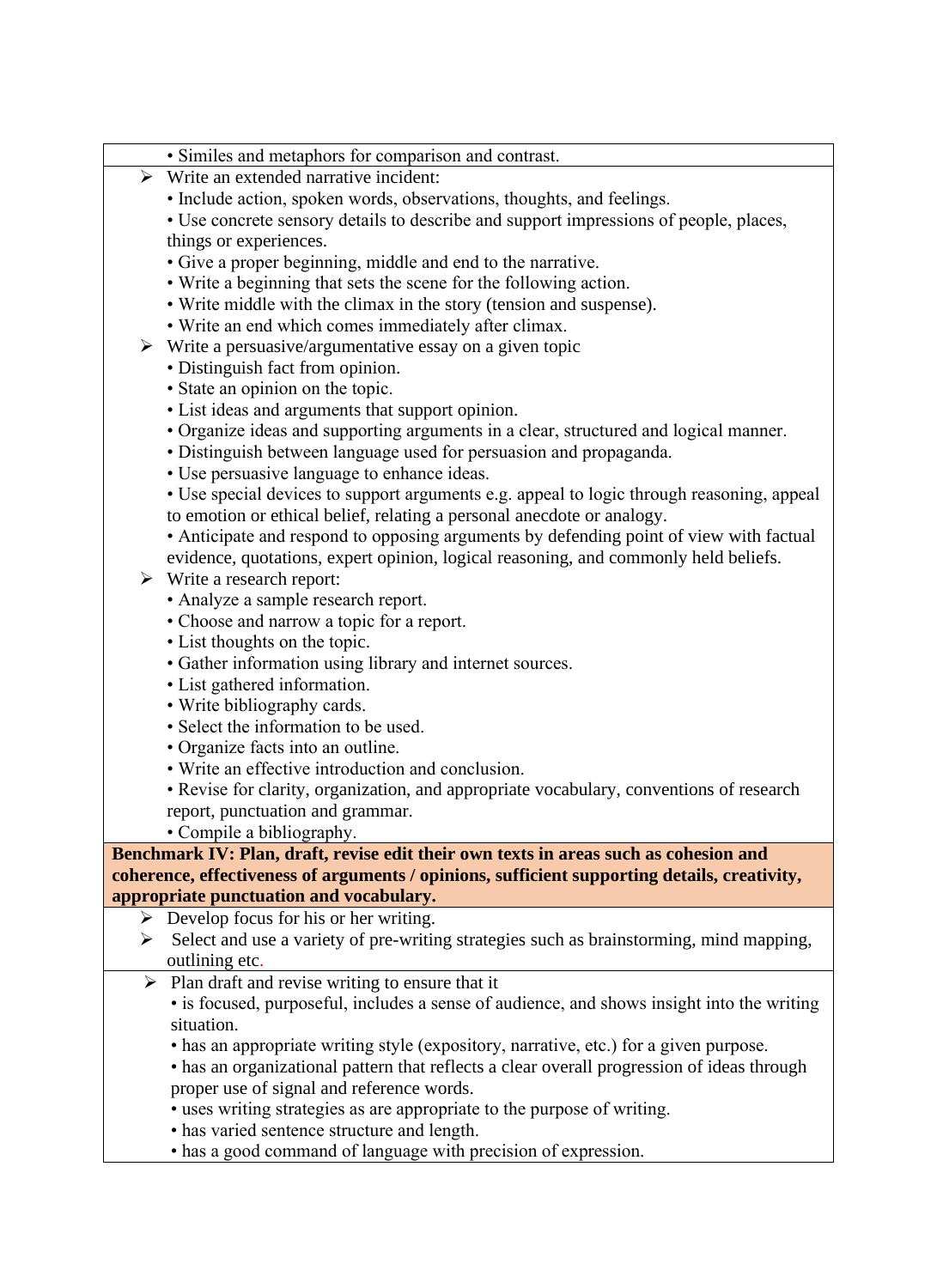- ➢ Proof read and edit their own, peers', and given texts for errors of usage and style:
	- Faulty sentence structure.
	- Unclear pronoun reference.
	- Incomplete comparison.
	- Misplaced modifiers.
	- Dangling modifiers.
	- Subject / verb agreement.
	- Inconsistencies in verb / tense.
	- Faulty parallelism.
	- Confusion of adjectives and adverbs.
	- Wordy phrases.
	- Redundancy.
	- Vague language.
	- Inappropriate diction.
	- Clichés.
	- Conventions of format.
	- Errors of punctuation and spelling

#### **Competency 3: Oral Communication Skills**

**Standard 1: All students will use appropriate social and academic conventions of spoken discourse for effective oral communication with individuals and in groups, in both informal and formal setting.**

**Benchmark I: Use a variety of linguistic exponents to communicate appropriately for various functions and co-functions of inquiries, persuasions, arguments, comparisons, evaluations, in a wide range of contexts.**

- ➢ Evaluate and use expressions for various functions and co-functions:
	- Recount
	- Describe
	- Inquire
	- Compare
	- Contrast
	- Summarize
	- Suggest
	- Request
	- Encourage
	- Persuade
	- Complain
	- Argue
	- Assess and relate future plans and probability concerning practical and academic goals.

#### **Competency 3: Oral Communication Skills**

**Benchmark II: Demonstrate through formal talks, individual oral presentations and job interviews, the social and academic conventions and dynamics to communicate information/ ideas.**

- ➢ Demonstrate heightened awareness of conventions and dynamics of group discussion and interaction:
	- Offer and respond to greetings, compliments, invitations, introductions and farewells.
	- Show gratitude, apology, anger and impatience.
	- Ask, restate and simplify directions and instructions.
	- Present and explain one's point of view clearly.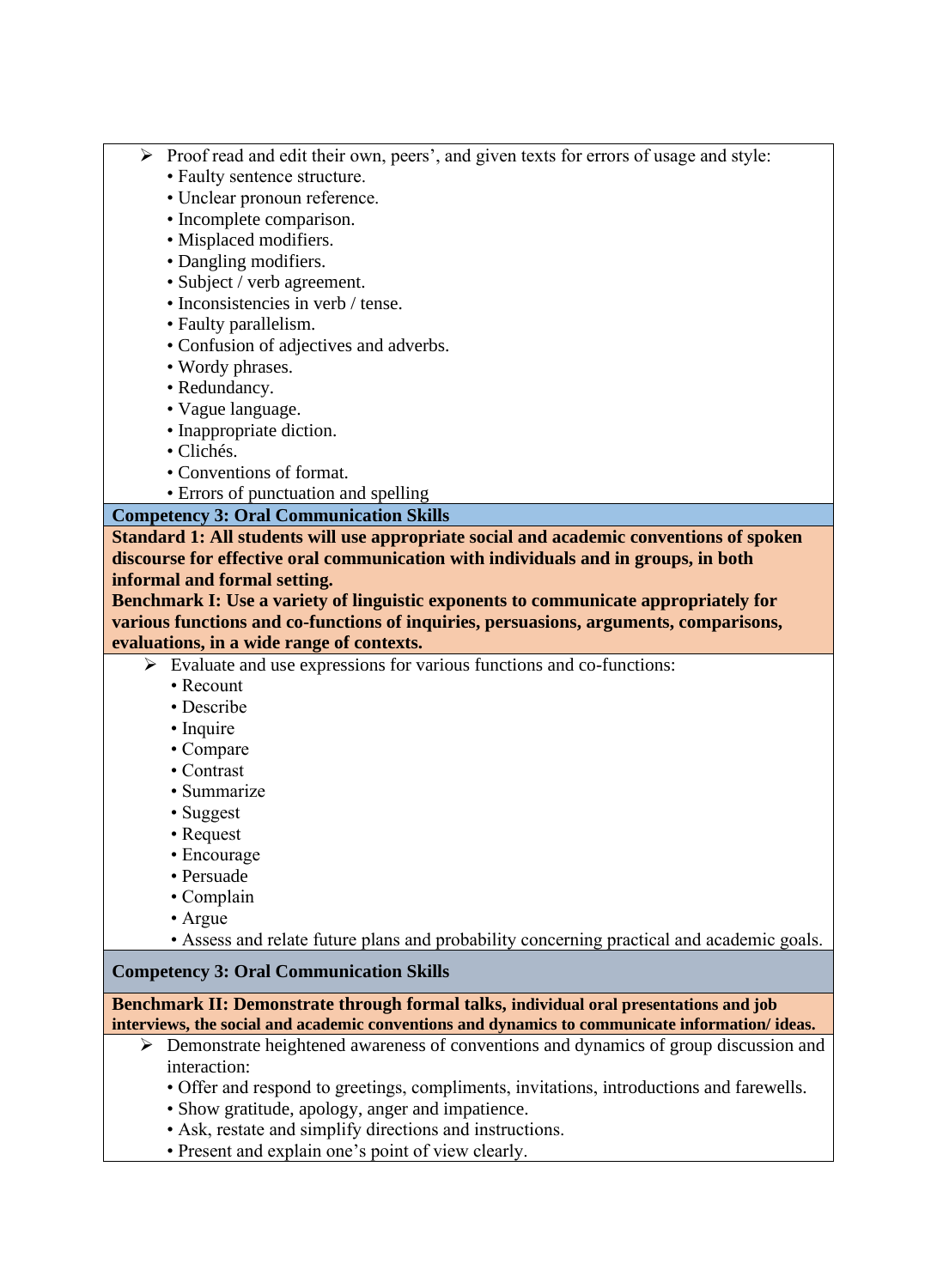- Support or modify one's opinions with reasons.
- Acknowledge others' contributions.
- Agree and disagree politely at appropriate times.
- Share information and ideas.
- Clarify and restate information and ideas.
- Modify a statement made by a peer.
- Exhibit appropriate conventions of interruptions.
- Negotiate solutions to problems, interpersonal misunderstandings, and disputes.
- Express humour through verbal and non-verbal means.
- Summarize the main points of discussion for the benefit of the whole group.
- Join in a group response at the appropriate time.
- Use polite forms to negotiate and reach consensus.
- ➢ Demonstrate use of appropriate conventions to give a job interview:
	- Preempt the questions for a job interview.
	- Formulate and practice responses.
	- Learn proper etiquettes and conventions of dress, appearance, tone and body language.
	- Introduce self.
	- Demonstrate good listening skills.
	- Give appropriate responses using reciprocal ability.
	- Request for repetition or restatement of a query.
	- Repeat, restate coherently to clarify own opinions and ideas.
	- Support ideas and opinions with solid evidence.
	- Use clear, concise, cohesive and effective language.
	- Avoid statements or gestures showing bias.
	- Exhibit a positive attitude and confidence.
	- Self-evaluate the effectiveness of the interview.
- $\triangleright$  Create and deliver group/ class presentations on various themes, problems and issues:
	- Present and explain one's point of view clearly.
	- Support or modify one's opinions with reasons.
	- Acknowledge others' contributions.
	- Present with clarity, the main point or subject of the presentation.
	- Support the topic or subject with effective factual information.
	- Structure ideas and arguments in a coherent logical fashion.
	- Exhibit appropriate etiquettes of interacting with audience.
	- Demonstrate appropriate conventions for use of various audio-visual aids.
- ➢ Evaluate to comment orally on the presentation of peers against a pre-developed student/ teacher criteria:
	- Clear and cohesive main idea.
	- Consistent organization of ideas.
	- Sufficient supporting detail.
	- Effective speaking style.
	- Appropriate body language, dress and posture.
	- Suitable tone.
	- Appropriate interaction with audience.
	- Appropriate selection and use of audio-visual aids.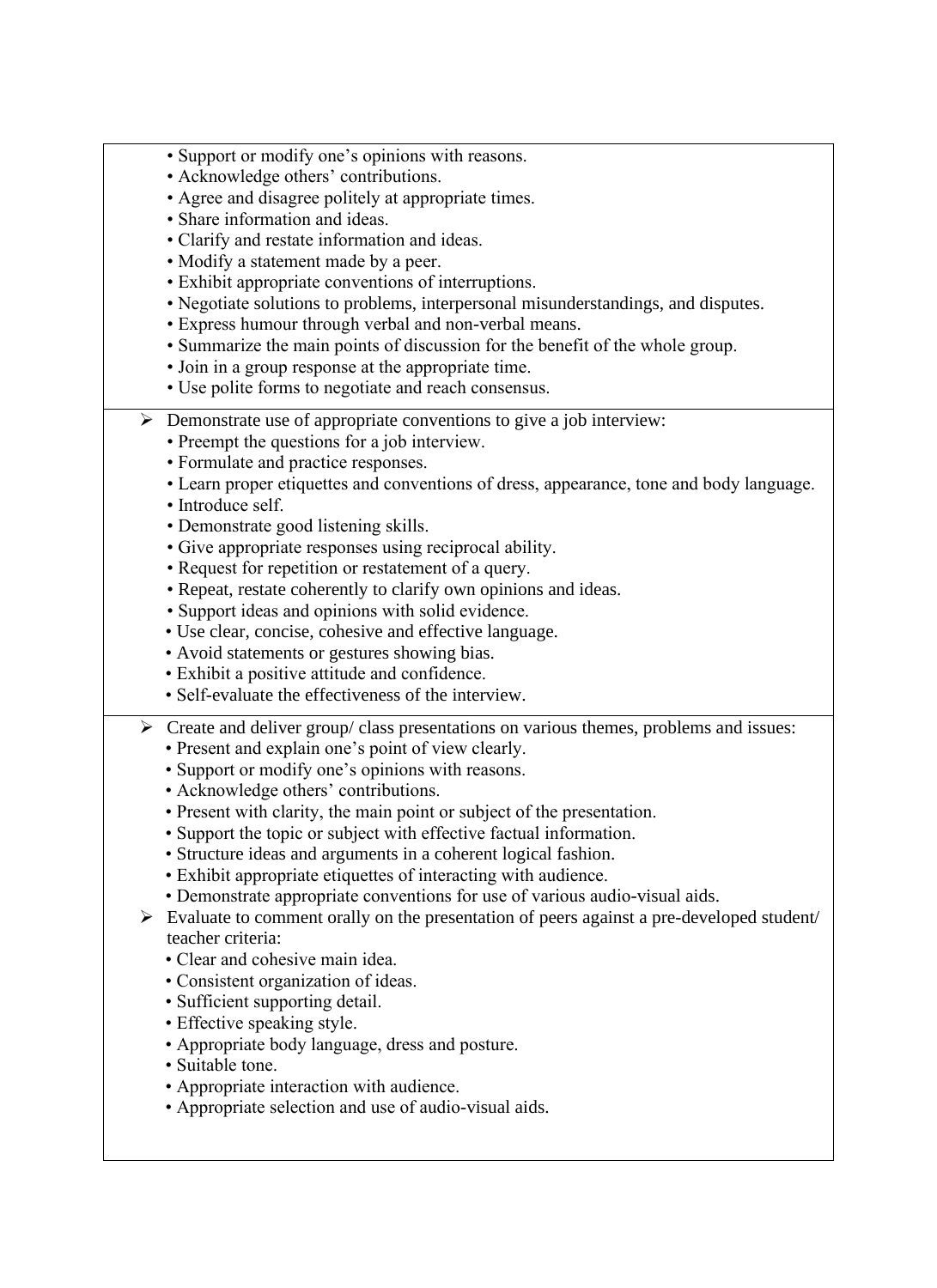**Competency 4: Formal and Lexical Aspects of Language.**

**Standard 1, Pronunciation: All students will understand and articulate widely acceptable pronunciation, stress and intonation patterns of the English language for improved communication.**

**Benchmark I: Pronounce (acceptably) new lexical items, and use appropriate stress and intonation pattern in sustained speech to communicate effectively.**

- ➢ Use the pronunciation key to pronounce words with developing accuracy.
- ➢ Recognize silent letters in words and pronounce them with developing accuracy.
- ➢ Recognize, pronounce and represent primary and secondary stress in words with the help of a dictionary.
- ➢ Recognize and use varying intonation patterns as aids in spoken and written discourse to
	- show attitude.
	- highlight focus in meaning.
	- • divide speech into thought groups.
- **Competency 4: Formal and Lexical Aspects of Language**

### **Standard 2, Vocabulary: All students will enhance vocabulary for effective communication.**

**Benchmark I: Evaluate different kind of texts to understand how lexical items change meaning and style; use lexical items to show finer shades of meaning and style in their own speech and writing.**

- $\triangleright$  Use appropriate vocabulary and correct spelling in their own writing:
	- Illustrate the use of dictionary for finding appropriate meaning and correct spellings.
	- Use a thesaurus to locate the synonyms closest to the meaning of the given word in the context.
	- Examine and interpret transitional devices that show comparison, contrast, reason, concession, condition, emphasis.
	- Deduce the meaning of unfamiliar words from the context using contextual clues.
	- Use the knowledge of roots, suffixes and affixes to determine the meaning of unfamiliar words.
	- Understand and use colloquial and idiomatic expressions given in the text / glossary.
	- Explore the use of synonyms with varying shades of meaning used for various purposes e.g. propaganda, irony, parody and satire.

• Use various reference sources to refine vocabulary for interpersonal, academic and work place situations, including figurative, idiomatic and technical vocabulary.

**Competency 4: Formal and Lexical Aspects of Language**

**Standard 3: Grammar and Structure: All students will understand grammatical functions and use the principles of grammar, punctuation, and syntax for developing accuracy in their spoken and written communication.**

**Benchmark I: Apply grammatical functions and concepts of tense and aspect, transitional devices and modal verbs in their speech and writing.**

NOUNS, NOUN PHRASES AND CLAUSES

- $\triangleright$  Demonstrate use of collective, countable and uncountable, material and abstract nouns.
- ➢ Demonstrate use of nouns, noun phrases and clauses in apposition.
- ➢ Apply rules of change of number of nouns.
- $\triangleright$  Recognize and demonstrate use of words that have double plurals

### **PRONOUNS**

➢ Illustrate use of pronouns.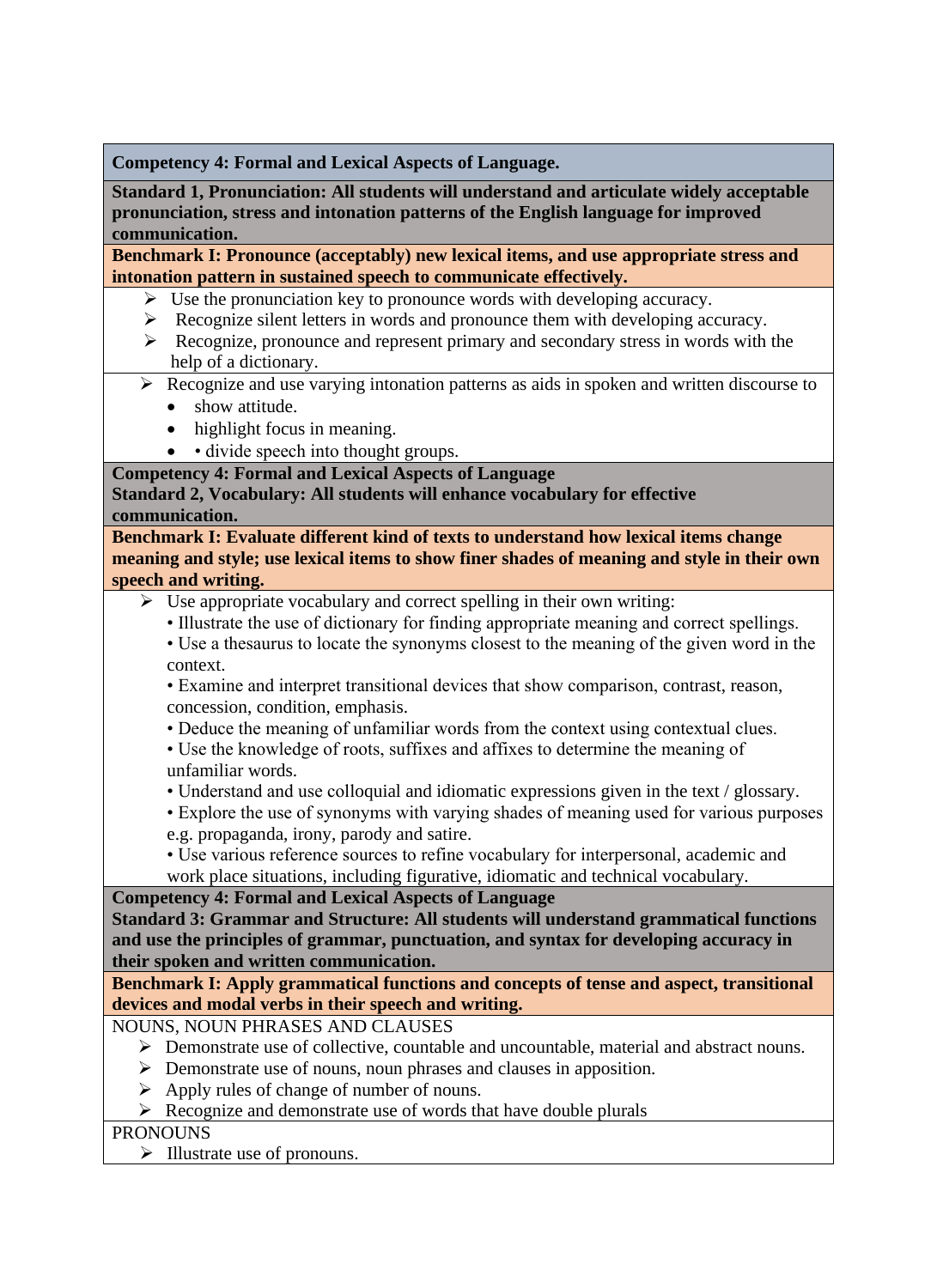- ➢ Identify, and demonstrate use of relative pronouns.
- $\triangleright$  Recognize rules for using indefinite pronouns.
- ➢ Illustrate use of pronoun-antecedent agreement.
- ➢ Illustrate use of cataphoric and anaphoric references.

## **ARTICLES**

 $\triangleright$  Apply rules for the use of a, an and the, wherever applicable in speech and writing

## VERBS AND VERB PHRASES

- $\triangleright$  Illustrate the use and all functions of modal verbs.
- $\triangleright$  Illustrate use of regular and irregular verbs.
- ➢ Illustrate use of transitive and intransitive verbs.
- $\triangleright$  Make and use present and past participles.
- ➢ Identify, recognize the function and use of perfect participles.
- $\triangleright$  Illustrate the use of infinitives and infinitive phrases.
- ➢ Illustrate the use of gerunds and gerund phrases.

## **TENSES**

- ➢ Illustrate use of tenses.
- ➢ Identify, change the form of, and use Future Continuous Tense.
- ➢ Identify form and use Future Continuous, Future Perfect and Future Perfect Continuous Tenses.

## ADJECTIVES AND ADJECTIVE PHRASES AND CLAUSES

- ➢ Classify adjectives into different types. Change and use degrees of adjectives.
- ➢ Follow order of adjectives in sentences.
- ➢ Identify and use adjective phrases and clauses.

## ADVERBS AND ADVERBIALS

- $\triangleright$  Illustrate use of adverbs.
- ➢ Recognize varying positions of adverbs in sentences according to their kinds and importance.
- ➢ Identify and use adverbial phrases and clauses.
- PREPOSITIONS AND PREPOSITIONAL PHRASES

➢ Illustrate use of prepositions of position, time and movement and direction TRANSITIONAL DEVICES

 $\triangleright$  Use in speech and writing, all the appropriate transitional devices.

## **Benchmark II: Recognize and use punctuation to evaluate complex texts for style and changes in meaning and to use in writing of bibliographies and reference lists.**

- $\triangleright$  Apply rules of capitalization wherever applicable.
- ➢ Illustrate use of all punctuation marks wherever applicable.
- ➢ Recognize and rectify faulty punctuation in given passages and own work.
- ➢ Recognize and use comma to mark a dependent word or word group that breaks the continuity of the sentence.
- ➢ Recognize and use colon between two independent groups not joined by a connecting word, when the first group points forward to the second.
- ➢ Recognize and use semicolon:
	- Before certain expressions when they introduce an illustration that is a complete clause or an enumeration that consists of several items.
	- To separate serial phrases or **clauses** which have a common dependence on something that precedes or follows.
- ➢ Recognize and use quotation marks to enclose titles of published works and titles of their subdivisions.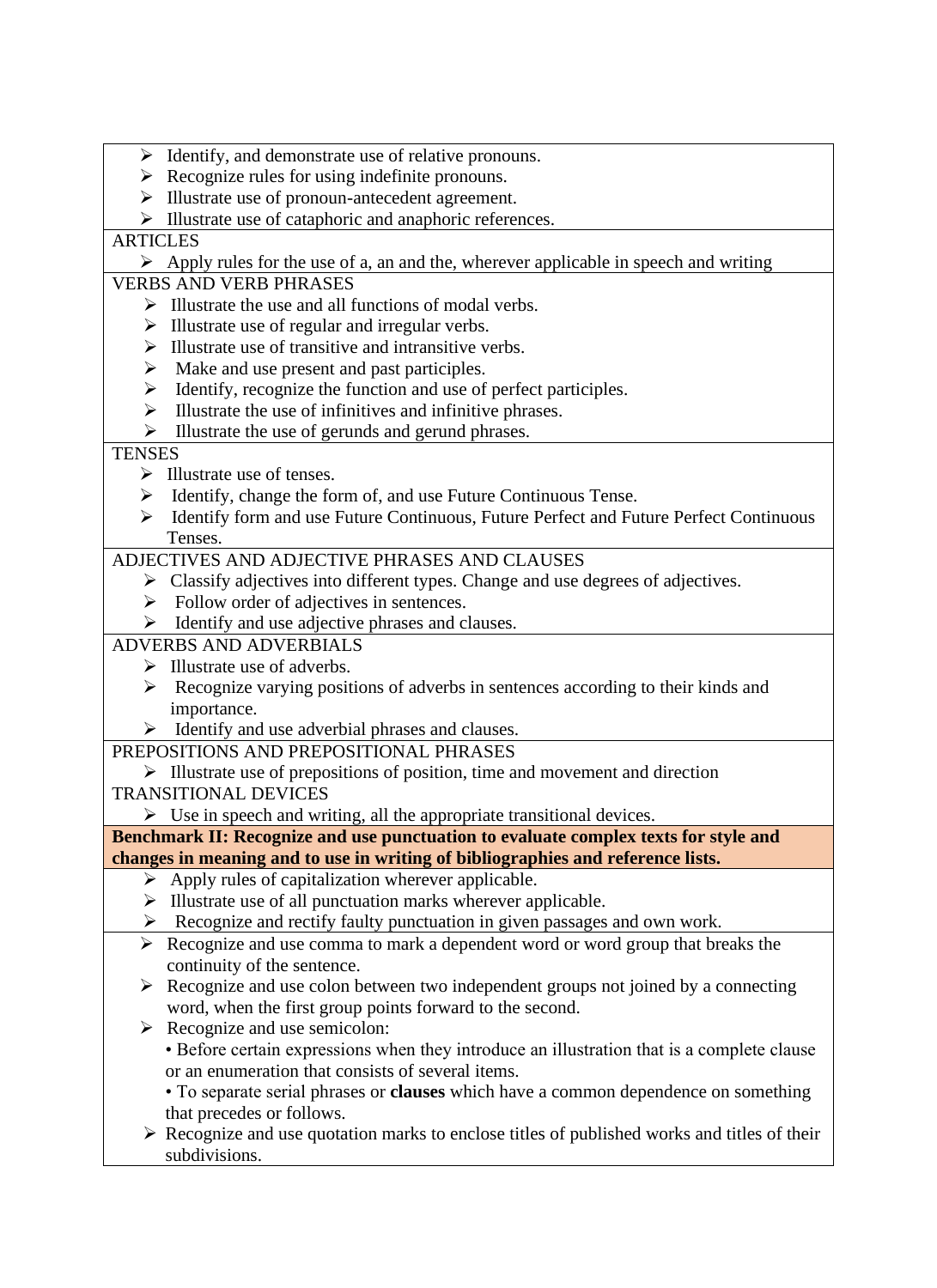- $\triangleright$  Recognize and use hyphen to indicate the division of a word at the end of a line.
- $\triangleright$  Recognize and use dash to mark a parenthesis or apposition to give strong emphasis, to mark off a contrasting or summarizing statement.
- ➢ Recognize and use parenthesis (Square Brackets) to enclose explanation, comment or criticism inserted by someone other than the person quoted.
- $\triangleright$  Recognize and use omission marks or ellipses to signify the omission or deletion of letters or words in sentences.

**Benchmark III: Analyze sentence types and structure, recognize and apply the concept and function of coordination and subordination in extended writing tasks for increased effectiveness in communication.**

SENTENCE STRUCTURE

➢ Analyze sentences for different clauses and phrases; evaluate how their positions in sentences change meaning and affect communicative function.

## TYPES OF SENTENCES

- ➢ Recognize and use sentence inversion for various purposes.
- ➢ Analyze and construct simple, compound and complex sentences.
- ➢ Identify, analyze and construct conditional sentences.
- $\triangleright$  Use direct and indirect speech appropriately in speech and writing according to the required communicative function.

## **Competency 5: Appropriate Ethical and Social Development**

**Standard 1: All students will develop ethical and social attributes and values relevant in a multicultural, civilized society.**

Please note: This competency will be developed and incorporated across the other four competencies; hence, the teaching and learning of the appropriate values and attributes is to be embedded in the chosen themes and topics of the reading texts, and through writing and speaking activities performed in the learning environment of the class.

**Benchmark I: Recognize and practice values and attributes such as tolerance, humanism, patience, equity, justice, honesty, empathy, etc., relevant for peaceful coexistence between individuals, groups and nations.**

**Benchmark II: Develop and portray through actions, a sense of importance of individual worth; simultaneously valuing diversity and equality among people.**

**Benchmark III: Understand and evaluate contemporary social, economic and scientific developments/ issues so as to participate in the global society as aware and thinking individuals.**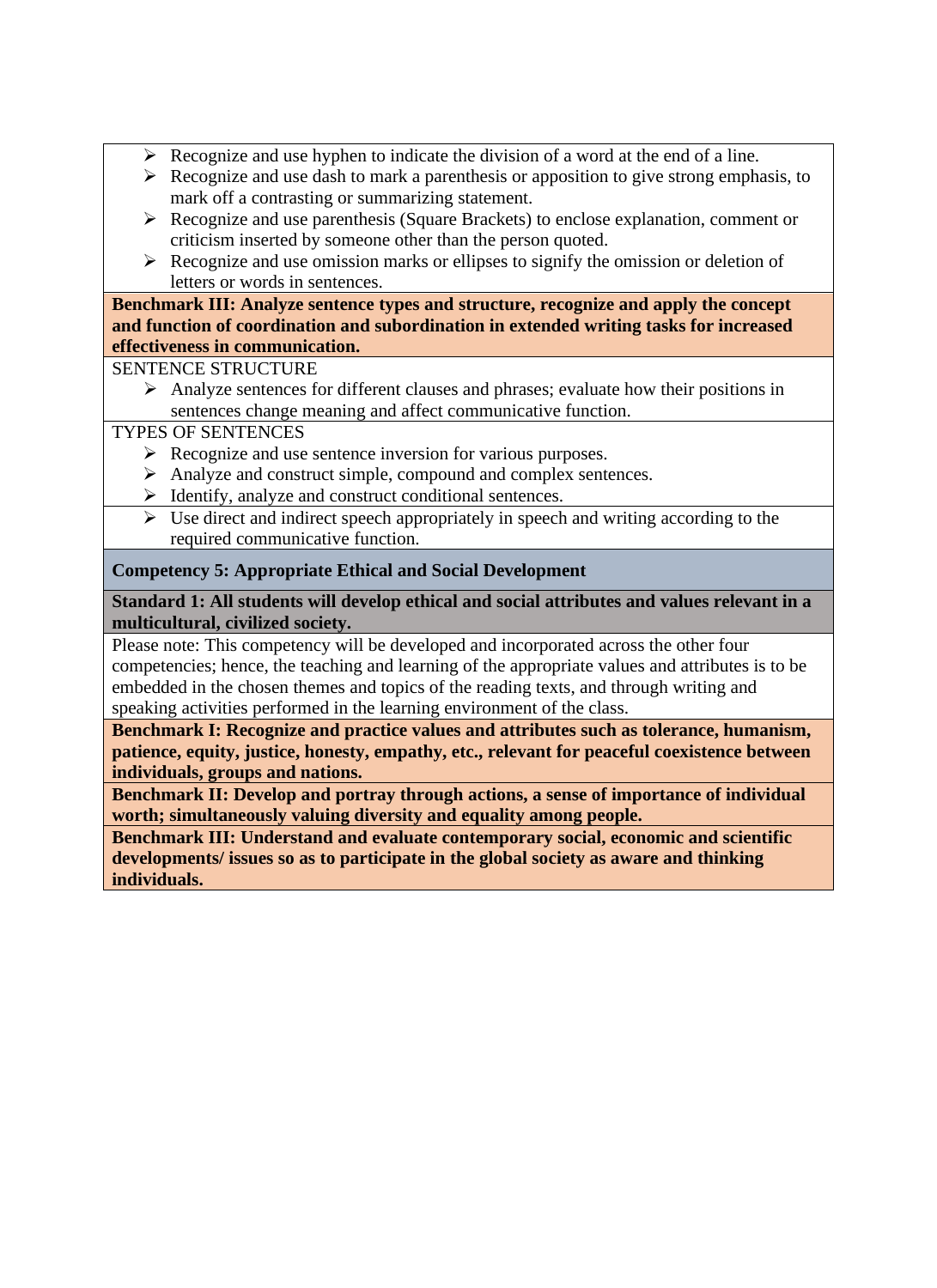#### **POLICY GUIDELINES**

#### Paper Pattern and Distribution of Marks English HSSC-II

The question paper is organized into three sections, namely: "Section A, B & C". Questions posed may be of the IQ level of HSSC-II students with regard to content and difficulty level. Distribution of the questions with respect to cognitive domain shall roughly be: 30 % Knowledge (K), 50 % Understanding (U) and 20 %Application (A).

### **SECTION – A (Marks 20)**

While writing MCQs, sufficient representation may be given to the various assessable areas of competencies and their SLOs.

#### **SECTION – B (Marks 40)**

| Q.2 | This part of the question paper will consist of a comprehension        | $8+20=$  |
|-----|------------------------------------------------------------------------|----------|
|     | passage of 250 to 350 words having equal level of difficulty as        | 28 marks |
|     | lessons taught in classroom appending eight questions based on         |          |
|     | varying SLOs and Cognitive Domains of learning. The students are       |          |
|     | required to answer six parts including compulsory Question (i) about   |          |
|     | summary writing bearing eight marks. The other parts will be of four   |          |
|     | marks each. The passage of HSSC-II level will be aligned with          |          |
|     | themes and subthemes mentioned in the curriculum. The religious,       |          |
|     | ethnic and gender biases will be taken into consideration while        |          |
|     | selecting the passage.                                                 |          |
| Q.3 | This part of the question paper will consist of stanza/stanzas<br>a.   | 6 marks  |
|     | appending variety of questions with variable marks allocation (in      |          |
|     | compliance with the variety of assessable SLOs). Questions related to  |          |
|     | the theme, values, central ideas, figures of speech, vocabulary and    |          |
|     | subject matter of given stanza/stanzas will be included.               |          |
|     | This part consists of two general questions on the Narrative<br>b.     | 6 marks  |
|     | literature and the candidates are required to attempt one question for |          |
|     | 6 marks. The questions will be structured on the bifurcated SLOs for   |          |
|     | HSSC-II.                                                               |          |

### **SECTION – C (Marks 40)**

| Q.4 | The candidates are required to write an argumentative/ Descriptive/<br>expository etc. essay of about 250 -300 words by expanding the given<br>outline.                                                                                                                                                                                                                                                                                                                                                                                                                                                                                      | 12Marks                   |
|-----|----------------------------------------------------------------------------------------------------------------------------------------------------------------------------------------------------------------------------------------------------------------------------------------------------------------------------------------------------------------------------------------------------------------------------------------------------------------------------------------------------------------------------------------------------------------------------------------------------------------------------------------------|---------------------------|
| Q.5 | This question consists of three parts: a, b & c.<br>In part a, the candidates are required to rewrite an unseen passage after<br>removing 5 grammatical errors. (The errors will be specified like verb, noun,<br>pronoun, adjective, spelling, preposition, article, conjunction, adverb,<br>punctuation and other identical items as per bifurcated SLOs for HSSC-II).<br>In part b, the candidates are required to use any five of the seven idioms in<br>meaningful idiomatic sentences of their own. (Other identical items as<br>per bifurcated SLOs for HSSC-II may also be asked)<br>In part c question will be based on narrations. | $5 + 5 + 5 =$<br>15 Marks |
| Q.6 | Candidates are required to compose and write a report on a topic with<br>the help of given points. The format and body of the report will have                                                                                                                                                                                                                                                                                                                                                                                                                                                                                               | 08 Marks                  |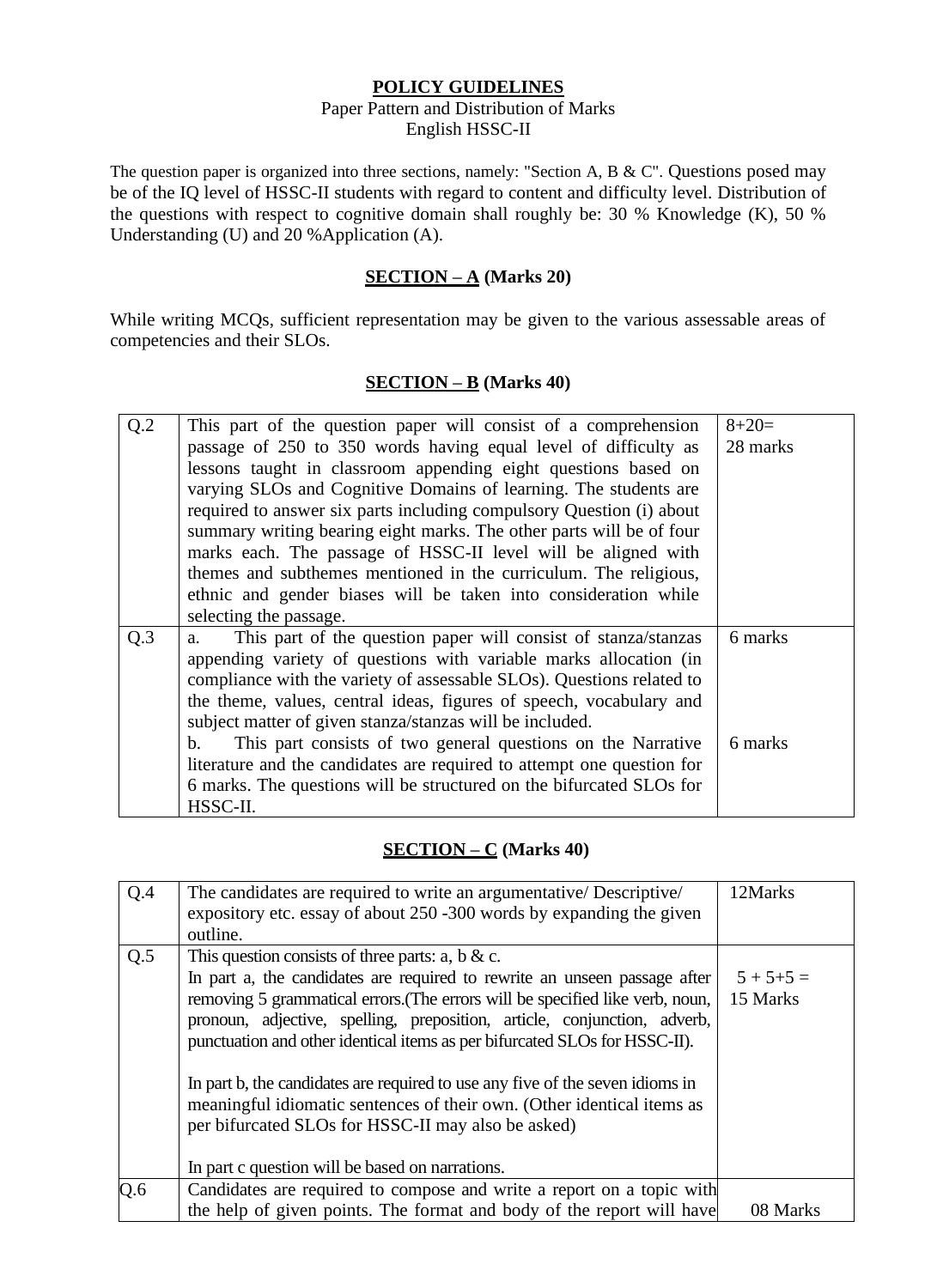|     | equal allocation of marks i.e. 4+4. The body should have an<br>Introduction, Report/Findings, Conclusion and Suggestions as per |          |
|-----|---------------------------------------------------------------------------------------------------------------------------------|----------|
|     | instructions given in the question.                                                                                             |          |
| Q.7 | This question consists of a passage having six blanks. The students will be                                                     | 05 Marks |
|     | required to fill any five of the given blanks using appropriate transitional                                                    |          |
|     | devices for cohesion and coherence/adverbs/adjectives/verbs/Or any other                                                        |          |
|     | areas mentioned in bifurcated SLOs for HSSC-II.                                                                                 |          |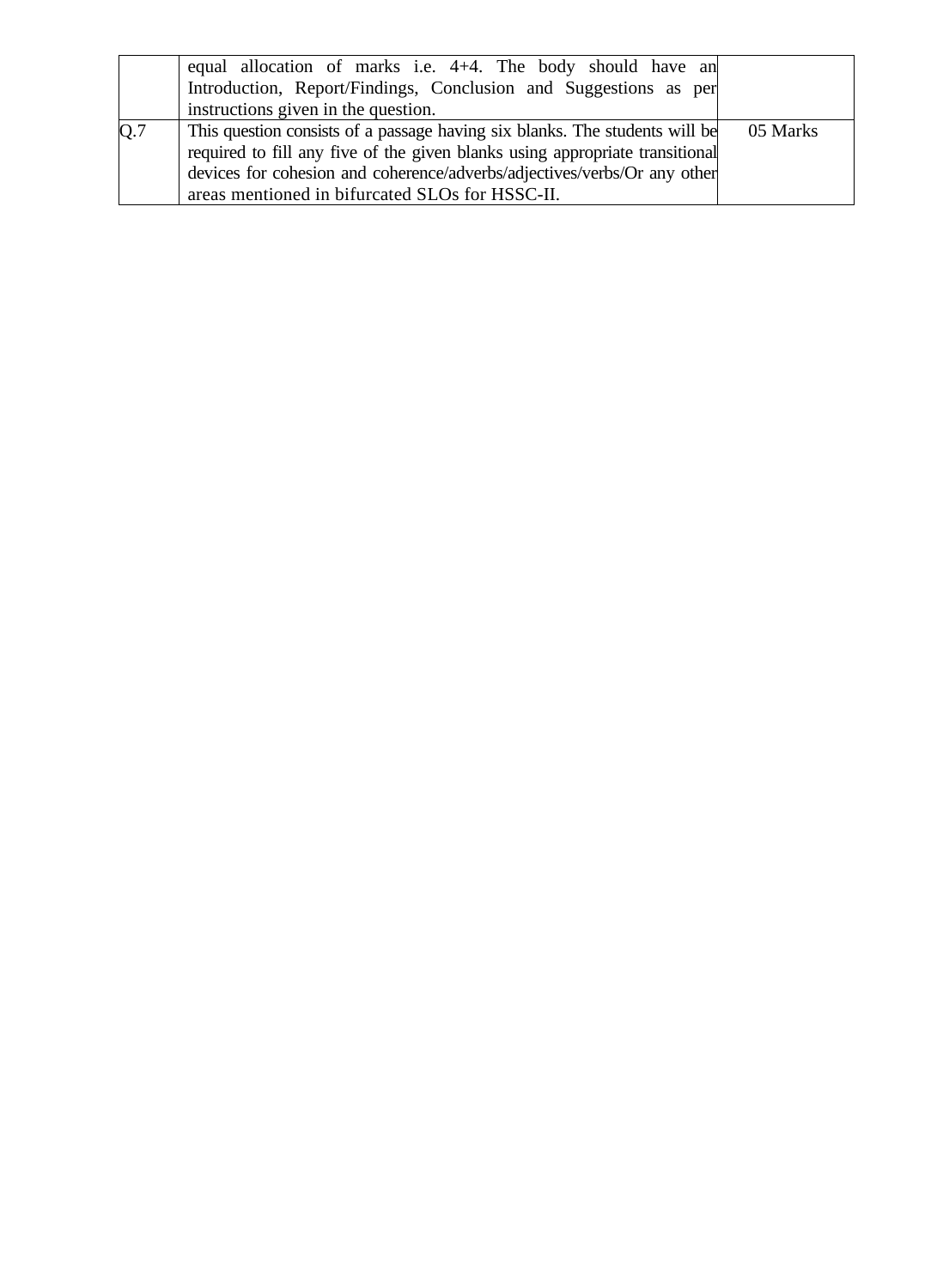| <b>Version No.</b>                                                                                                                                                               |                                                                                                          | <b>ROLL NUMBER</b>                                                       |                                                                                                                                                            |                                                                                                                   |                                                                                                 |                                                                               |                                 |                                                                                                                                                                    |
|----------------------------------------------------------------------------------------------------------------------------------------------------------------------------------|----------------------------------------------------------------------------------------------------------|--------------------------------------------------------------------------|------------------------------------------------------------------------------------------------------------------------------------------------------------|-------------------------------------------------------------------------------------------------------------------|-------------------------------------------------------------------------------------------------|-------------------------------------------------------------------------------|---------------------------------|--------------------------------------------------------------------------------------------------------------------------------------------------------------------|
| 1<br>1<br>$\mathbf{2}$<br>$\overline{2}$<br>3<br>$\left[3\right]$<br>$\boxed{3}$<br>4<br>4<br>4<br>5<br>$\overline{5}$<br>5<br>6<br>6<br>6<br>8<br>$\boxed{8}$<br>$\overline{8}$ | 1<br>$\overline{\mathbf{2}}$<br>$\boxed{3}$<br>4<br>$\overline{5}$<br>$\overline{6}$<br>7<br>$\boxed{8}$ | 4<br>$\overline{2}$<br>3<br>4<br>5<br>$\overline{6}$<br>7<br>$\boxed{8}$ | $\mathbf 1$<br>$\mathbf{2}$<br>$\overline{3}$<br>$\boxed{3}$<br>4<br>4<br>5<br>$\mathsf{S}$<br>$\overline{6}$<br>6<br>7<br>7<br>$\boxed{8}$<br>$\boxed{8}$ | $\mathbf 1$<br>$\overline{2}$<br>$\left[3\right]$<br>4<br>$\overline{5}$<br>$\overline{6}$<br>7<br>$\overline{8}$ | $\mathbf 1$<br>$\mathbf{2}$<br>$\boxed{3}$<br>$\overline{4}$<br>5<br>6<br>7<br>$\left[8\right]$ | 1<br>$\overline{2}$<br>$\left[3\right]$<br>4<br>$\overline{5}$<br>6<br>7<br>8 | 1<br>$\boxed{3}$<br>5<br>6<br>8 | <b>ENGINEERING SCRIPTION OF CHARGES</b><br><b>EDUCATION</b><br>L Magnery<br>VSLAMABAD<br><b>Answer Sheet</b><br>No._______________<br>Sign. of<br><b>Candidate</b> |
| $\overline{9}$<br>$\overline{9}$<br>$\overline{9}$                                                                                                                               | $\overline{9}$                                                                                           | $\overline{9}$                                                           | g<br>9                                                                                                                                                     | $\overline{9}$                                                                                                    | <sup>9</sup>                                                                                    | $\overline{9}$                                                                | $\overline{9}$                  | Sign. of<br><b>Invigilator</b>                                                                                                                                     |

## **ENGLISH COMPULSORY HSSC–II**

**SECTION – A (Marks 20)**

#### **Time allowed: 25 Minutes**

Section – A is compulsory. All parts of this section are to be answered on this page and handed over to the Centre Superintendent. Deleting/overwriting is not allowed. **Do not use lead pencil.**

#### **Q.1 Fill the relevant bubble for each part. Each part carries one mark.**

- 1. Which one of the following sentences exemplifies the use of "**irony"**?
	- A. Sure, I want to go hiking on the mountains with a broken leg.
	- B. If you buy limousine, your life style will be changed.
	- C. Ten thousand soldiers carried him to the grave.
	- D. Thou should not have been old till thou had not been wise.
- 2. Jamil lives with his aunt. His bed is in a cupboard under the stairs. The correct inference from these sentences is:
	- A. Jamil's aunt loves him very much.<br>
	B. Jamil's aunt treats him badly.  $\bigcirc$ <br>
	C. Jamil is a nice boy.
	- B. Jamil's aunt treats him badly.
	- C. Jamil is a nice boy.
	- D. Jamil loves to stay with his aunt.
- 3. Which one of the following sentences has the use of the transitional device of comparison?
	- A. He stood first in the class.
	- B. Mr. Khan's school gives lunch to the students while John's gives snacks.
	- C. He lives nearby our home.
	- D. Oranges are good for you; as they are full of vitamin C.
- 4. 'The plan turned out to be a big **fiasco**; quite contrary to our expectation. From the context, guess the meaning of the underlined word out of the following options:

| A. | disappointment |  | blunder |  |
|----|----------------|--|---------|--|
| ⌒  | difficult      |  | debacle |  |

- 5. If the narrator is one of the characters in a story, the story is being told from:
	-
	- A. First person point of view.<br>
	B. Second person point of view.<br>
	C. Third person point of view. B. Second person point of view.
	- C. Third person point of view.
	- D. Third person limited point of view.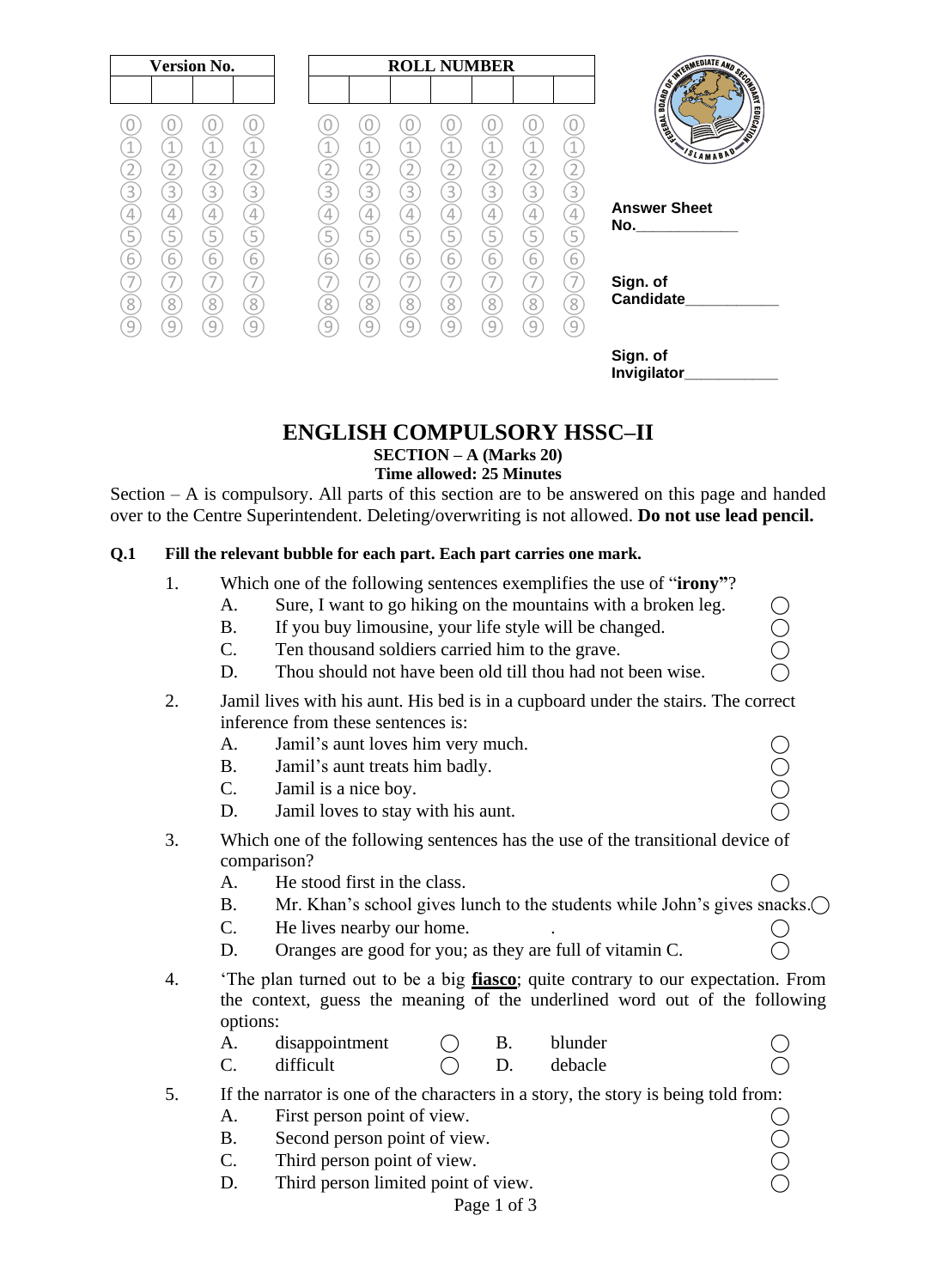| 6.  | Which one of the following genres intends, in good faith, to present only truth<br>regarding information, events or people? |             |            |                                                                                                                                                       |                                           |  |  |  |
|-----|-----------------------------------------------------------------------------------------------------------------------------|-------------|------------|-------------------------------------------------------------------------------------------------------------------------------------------------------|-------------------------------------------|--|--|--|
|     | А.<br>poetry                                                                                                                |             | <b>B</b> . | nonfiction                                                                                                                                            |                                           |  |  |  |
|     | C.<br>fiction                                                                                                               |             | D.         | one-act plays                                                                                                                                         |                                           |  |  |  |
| 7.  |                                                                                                                             |             |            | He was beaten so badly that his whole body was marked with injuries. The<br>most appropriate idiom to replace the underlined part of the sentence is: |                                           |  |  |  |
|     | black and blue<br>A.                                                                                                        | ( )         | <b>B.</b>  | black and white                                                                                                                                       |                                           |  |  |  |
|     | tooth and nail<br>$C_{\cdot}$                                                                                               |             | D.         | bag and baggage                                                                                                                                       |                                           |  |  |  |
| 8.  | device is used in the poetic line?                                                                                          |             |            | 'Ah, happy, happy boughs! that cannot shed'. Which one of the following poetic                                                                        |                                           |  |  |  |
|     | personification<br>А.                                                                                                       |             | <b>B.</b>  | simile                                                                                                                                                |                                           |  |  |  |
|     | metaphor<br>$\mathbf{C}$ .                                                                                                  |             | D.         | alliteration                                                                                                                                          |                                           |  |  |  |
| 9.  | out the correct meaning of the sentence?                                                                                    |             |            | 'Your sweater looks terrible on you'. Identify which one of the following points                                                                      |                                           |  |  |  |
|     | Can I have your sweater?<br>А.                                                                                              |             |            |                                                                                                                                                       |                                           |  |  |  |
|     | <b>B.</b><br>You should buy another sweater.                                                                                |             |            |                                                                                                                                                       |                                           |  |  |  |
|     | C.<br>Wow! That sweater looks really good.                                                                                  |             |            |                                                                                                                                                       |                                           |  |  |  |
|     | Your sweater does not look good.<br>D.                                                                                      |             |            |                                                                                                                                                       |                                           |  |  |  |
| 10. | Which one of the following sentences contains an opinion?                                                                   |             |            |                                                                                                                                                       |                                           |  |  |  |
|     | It was a beautiful day.<br>A.                                                                                               | $\bigcap$   | <b>B.</b>  | The sun was shining.                                                                                                                                  |                                           |  |  |  |
|     | The breeze was blowing. $\bigcirc$ D.<br>C.                                                                                 |             |            | We planned a trip.                                                                                                                                    |                                           |  |  |  |
|     |                                                                                                                             |             |            |                                                                                                                                                       |                                           |  |  |  |
| 11. | part of the sentence is a/an:                                                                                               |             |            | The old man remembers the days when there was no television. The underlined                                                                           |                                           |  |  |  |
|     | noun clause<br>A.                                                                                                           |             | <b>B.</b>  | adjective clause                                                                                                                                      |                                           |  |  |  |
|     | C.<br>adverb clause                                                                                                         |             | D.         | independent clause                                                                                                                                    |                                           |  |  |  |
| 12. | sentence.                                                                                                                   |             |            | We have vacation __________ summers. Pick the correct preposition to complete the                                                                     |                                           |  |  |  |
|     | A.<br>in                                                                                                                    |             | Β.         | on                                                                                                                                                    |                                           |  |  |  |
|     | $C$ .<br>for                                                                                                                |             | D.         | by                                                                                                                                                    |                                           |  |  |  |
| 13. | The old man was tired of <b>walking</b> . The underlined word is:                                                           |             |            |                                                                                                                                                       |                                           |  |  |  |
|     | present participle<br>A.                                                                                                    |             | <b>B.</b>  | gerund                                                                                                                                                |                                           |  |  |  |
|     | C.<br>past participle                                                                                                       |             | D.         | infinitive                                                                                                                                            |                                           |  |  |  |
| 14. | the sentence is $a/an$ :                                                                                                    |             |            | HAMLET, a play by Shakespeare, is famous world over. The underlined part of                                                                           |                                           |  |  |  |
|     | noun phrase<br>A.                                                                                                           |             | <b>B.</b>  | appositive phrase                                                                                                                                     |                                           |  |  |  |
|     | C.<br>adverb phrase                                                                                                         |             | D.         | verb phrase                                                                                                                                           |                                           |  |  |  |
|     |                                                                                                                             |             |            |                                                                                                                                                       |                                           |  |  |  |
| 15. |                                                                                                                             |             |            | Which one of the following sentences represents correct use of tense?                                                                                 |                                           |  |  |  |
|     | He promised that he can come.<br>A.                                                                                         |             |            |                                                                                                                                                       |                                           |  |  |  |
|     | <b>B.</b><br>He promised that he will come.                                                                                 |             |            |                                                                                                                                                       |                                           |  |  |  |
|     | C.<br>He promised that he will have come.                                                                                   |             |            |                                                                                                                                                       | $\begin{matrix} 0 \\ 0 \\ 0 \end{matrix}$ |  |  |  |
|     | He promised that he would come.<br>D.                                                                                       |             |            |                                                                                                                                                       |                                           |  |  |  |
| 16. | 'Although he was wealthy, he was not happy.' This is a:                                                                     |             |            |                                                                                                                                                       |                                           |  |  |  |
|     | simple sentence<br>A.                                                                                                       |             | Β.         | compound sentence                                                                                                                                     |                                           |  |  |  |
|     | C.<br>complex sentence                                                                                                      |             | D.         | compound complex sentence                                                                                                                             |                                           |  |  |  |
|     |                                                                                                                             | Page 2 of 3 |            |                                                                                                                                                       |                                           |  |  |  |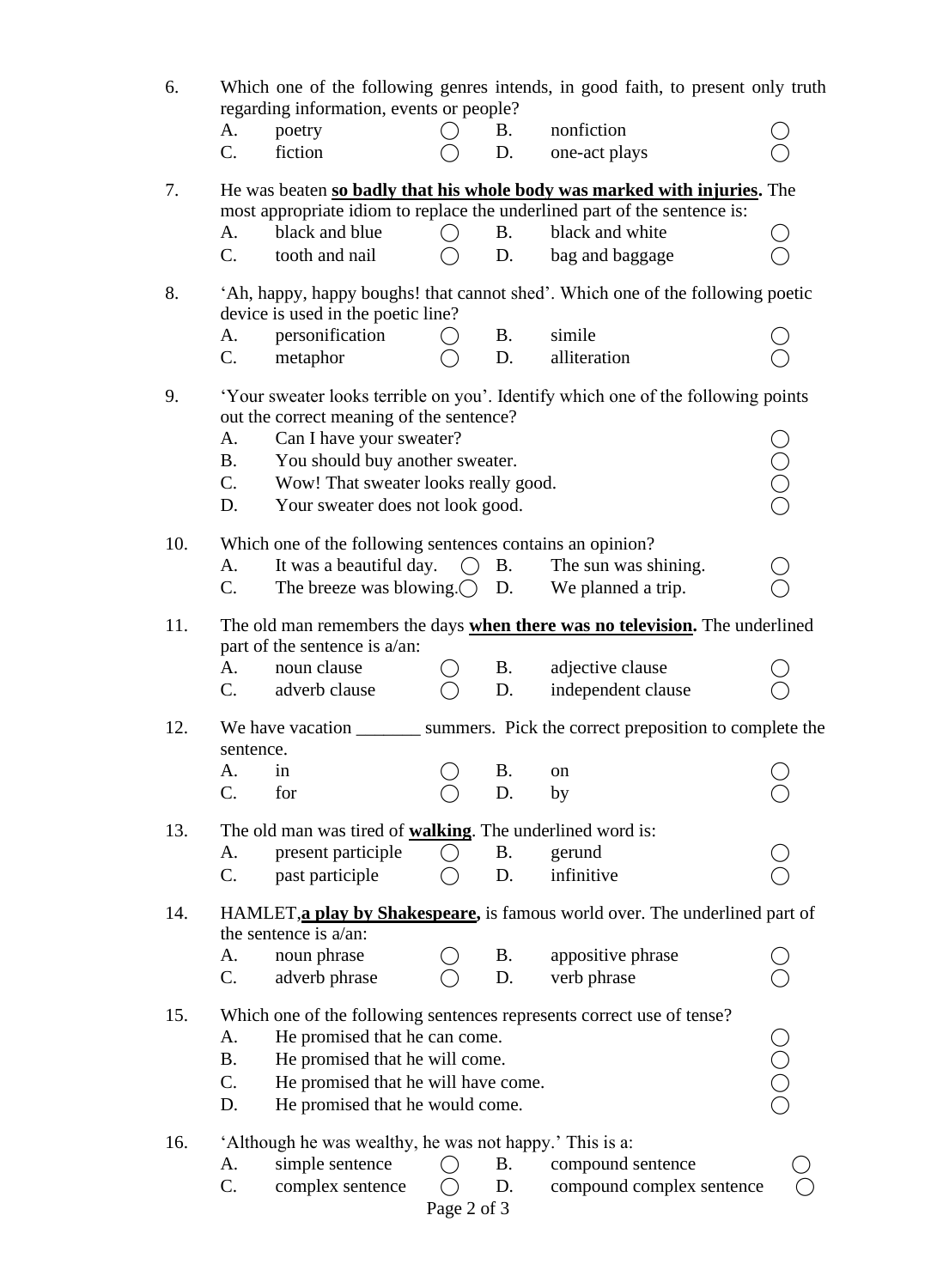| 17. | A.<br>$\mathbf{C}$ .             | adverb phrase<br>adjective phrase                                                                                                                                                                                                                                                                                      |  | <b>B</b> .<br>D. | The pet dog followed him <b>wherever he went</b> . The underlined part of sentence is:<br>adverb clause<br>adjective clause |  |  |  |
|-----|----------------------------------|------------------------------------------------------------------------------------------------------------------------------------------------------------------------------------------------------------------------------------------------------------------------------------------------------------------------|--|------------------|-----------------------------------------------------------------------------------------------------------------------------|--|--|--|
| 18. |                                  |                                                                                                                                                                                                                                                                                                                        |  |                  |                                                                                                                             |  |  |  |
|     | A.                               | <sub>on</sub>                                                                                                                                                                                                                                                                                                          |  | <b>B.</b>        | at                                                                                                                          |  |  |  |
|     | $\mathcal{C}$ .                  | above                                                                                                                                                                                                                                                                                                                  |  | D.               | across                                                                                                                      |  |  |  |
| 19. | A.<br>B.<br>$\mathbf{C}$ .<br>D. | Which one of the following conditional sentence is correctly structured?<br>Unless you listen to me, you would not learn anything.<br>Unless you listened to me, you will not learn anything.<br>Unless you had listened to me, you would not learn anything.<br>Unless you listen to me, you will not learn anything. |  |                  |                                                                                                                             |  |  |  |
| 20. |                                  |                                                                                                                                                                                                                                                                                                                        |  |                  | Identify which one of the following sentences contains transitive verb:                                                     |  |  |  |
|     | A.                               | Alex sent a postcard from USA.                                                                                                                                                                                                                                                                                         |  |                  |                                                                                                                             |  |  |  |
|     | <b>B.</b>                        | The wasps fought bravely.                                                                                                                                                                                                                                                                                              |  |                  |                                                                                                                             |  |  |  |
|     | $C_{\cdot}$                      | The sun sets in the West.                                                                                                                                                                                                                                                                                              |  |                  |                                                                                                                             |  |  |  |
|     | D.                               | Many horses fled away.                                                                                                                                                                                                                                                                                                 |  |                  |                                                                                                                             |  |  |  |
|     |                                  |                                                                                                                                                                                                                                                                                                                        |  |                  |                                                                                                                             |  |  |  |

\_\_\_\_\_\_\_\_\_\_\_\_\_\_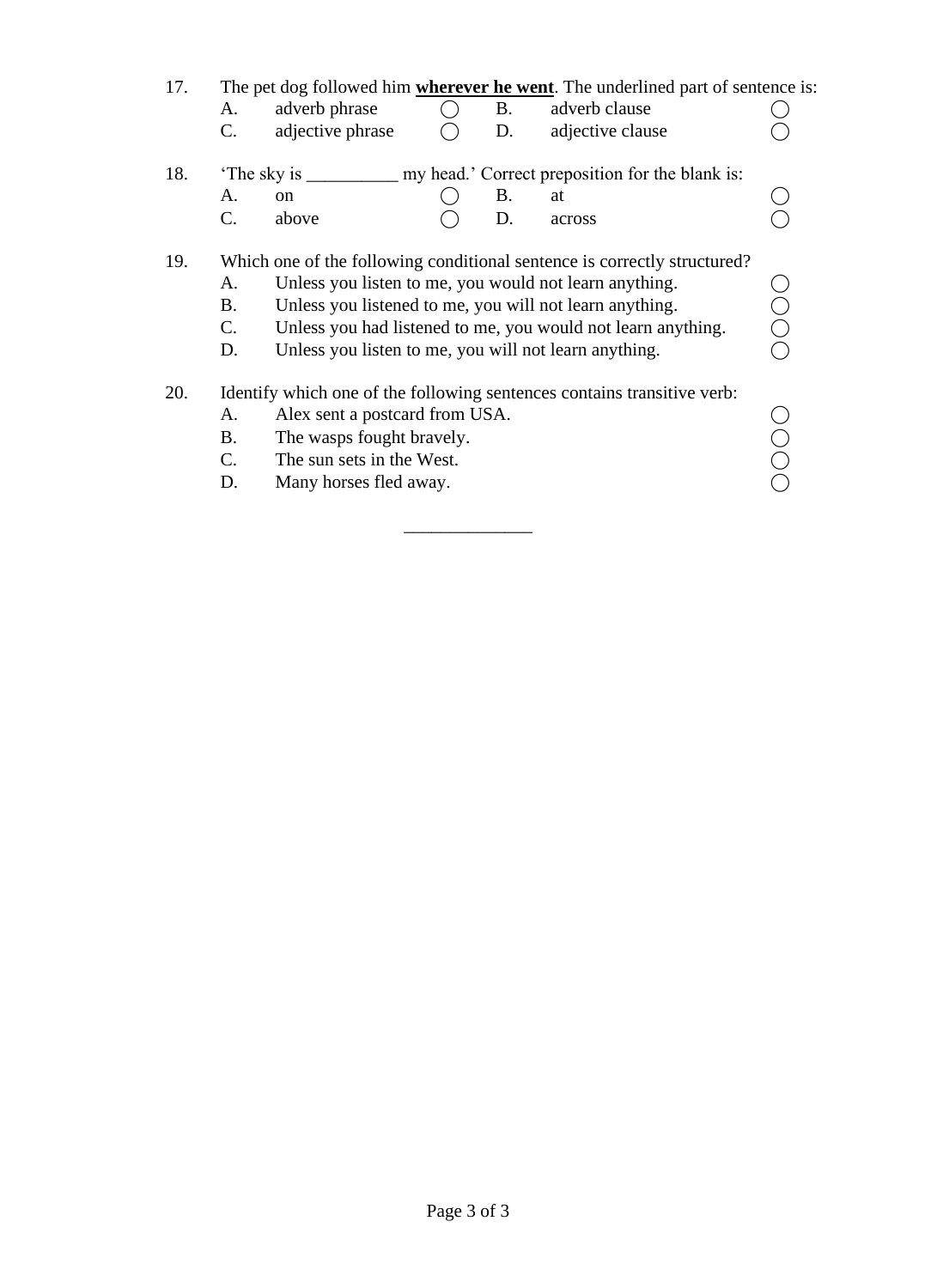

Time allowed: 2.35 hours Total Marks: 80

Note: Answer the questions in Sections 'B' and 'C' at the place specified for it therein on the separately provided E-Sheet. No supplementary answer sheet will be provided. Write your answers neatly and legibly.

## **SECTION – B** (Marks 40)

**Q.2** Read the given passages and answer any **SIX** questions including **Question No.(i)** appended to it.

**Note:** Question No. (i) about summary writing is compulsory carrying 08 marks while the rest of the questions carry 04 marks each.  $(8+5 \times 4 = 28)$ 

The issue of gender inequality is, sometimes wrongly ascribed to religion. As the matter of fact, its primary causes are the various cultural norms and the patriarchal mindset. Males are considered physically powerful and females as psychologically sensitive or weak. From birth, male and female offspring are raised differently. Since their babyhood, boys let to play with toys like trucks or other sports related things whereas girls are introduced more commonly to dolls, dresses and playhouses, where they take care of dolls as if they were children. Women are supposed to be submissive to men and are viewed as a property. They are not allowed to take independent decisions even about some of their very fundamental and sheerly personal matters like education, marriage and job etc. These trends set by the society put men and women on certain separate paths.

Gender inequality is more conspicuously maintained when it comes to schooling, particularly education at higher level. Cultural boundaries and various gender roles lead to different approaches towards male and female education. In Pakistan, for example, a family may consider it useless to impart education to girls because they are supposed to get married eventually and they take on their major responsibilities of house making and babysitting.

Poor or irrelevant academics of women along with some other factors like marriage and cultural stereotypes lead to their joblessness and economic backwardness. Mostly, across the globe women cannot find equal work opportunities and remain economically dependent on men. They are barred from owning land and their control over household economic resources is also limited.

Gender inequality in the worst of its form is seen in violence against women folk. Women across the world face violence in various forms, such as physical, psychological and economic violence. As regards the provision of an access to healthcare system, gender disparity continues to plague many societies all over the world, especially the developing regions such as South Asia, West Asia and China. Regrettably women all over Pakistan, particularly in the remote rural areas, face an extremely awkward situation with respect to health related issues.

### **QUESTIONS:**

- i. Write down summary of the passage and suggest a suitable title.  $(7+1=8)$
- ii. Define gender discrimination in your own words.
- iii. Infer the writer's stance in the above passage and express your own opinion.
- iv. Do you believe that men and women have to play different roles and therefore they should not be provided with same kind of education? Justify your stance.
- v. In what different ways are women subjected to discrimination?
- vi. What does the writer mean by 'patriarchal mindset'? Does it prevail in our society? Briefly write.
- vii. Briefly discuss in humanistic, social and religious perspectives how we can achieve gender equality.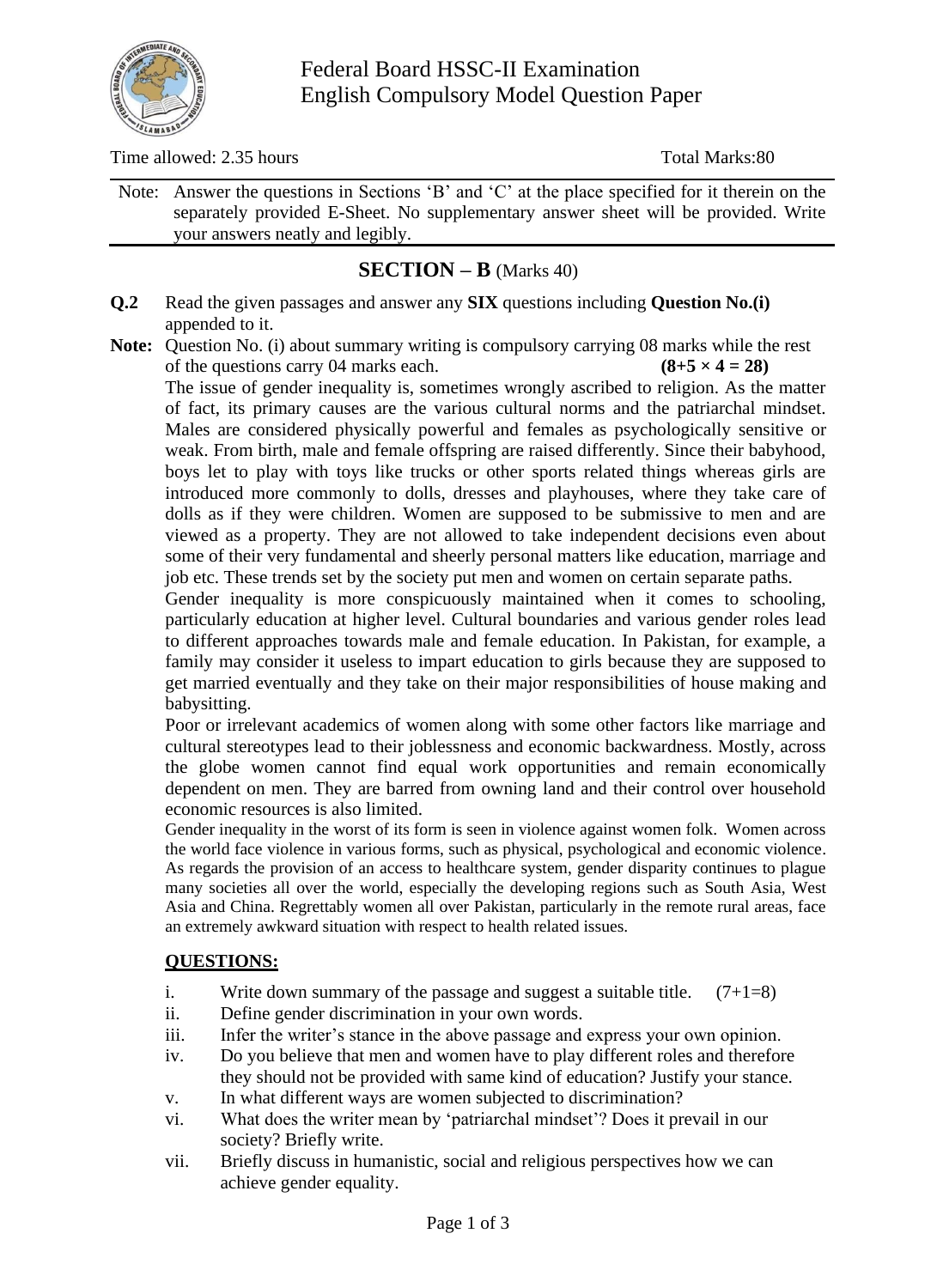- viii. What are some of the factors responsible for economic distress of women?
- **Q 3. a.** Read the following poetic extract carefully and answer the questions appended to it:

 $(2+2+2=6)$ 

I. We can't all be captains, we've got to be crew, There's something for all of us here, There's big work to do, and there's lesser to do, And the task you must do is the near.

> If you can't be a highway then just be a trail, If you can't be the sun be a star; It isn't by size that you win or you fail — Be the best of whatever you are!

### **QUESTIONS:**

- i. What important message does the poet want to convey through the given stanzas?
- ii. Distinguish between what is clearly stated and what is implied in the above stanzas.
- iii. Which poetic devices are used by the poet to make his message impressive?

#### **OR**

- II. If you can dream and not make dreams your master; If you can think – and not make thoughts your aim;
	- If you can meet with Triumph and Disaster

And treat those two impostors just the same;

If you can bear to hear the truth you've spoken

Twisted by knaves to make a trap for fools,

Or watch the things you gave your life to, broken,

And stoop and build 'em up with worn-out tools:

### **QUESTIONS:**

- i. What important advice does the poet give to the readers?
- ii. How, according to the poet, the two impostors can be treated?
- iii. Which poetic device is used in the last line of the stanza?

#### **b.** Answer any **ONE** of the following parts of the question: **(6)**

i. 'Characterization, like many elements of storytelling technique, is an invisible tool which helps build and portray strong, flawed/flawless, and realistic depiction of characters'.

Explain the above statement in the context of any work of fiction you have read and discuss how a character undergoes different phases of development.

ii. Explain Climax and Anti-Climax with the reference to any narrative work of literature you have read.

## **SECTION – C** (Marks 40)

#### **Note: Attempt all questions.**

- **Q.4** Write an essay in about 250-300 words on any **ONE** of the following topics: **(12) Corruption**
	- **Outline:** Definition . . . dishonest practice . . . deeply rooted evil of society . . . mother of all evils . . . misuse of public money . . . use of unfair means ... precautions in the light of Islam . . . strict rules . . . need for reforms— conclusion.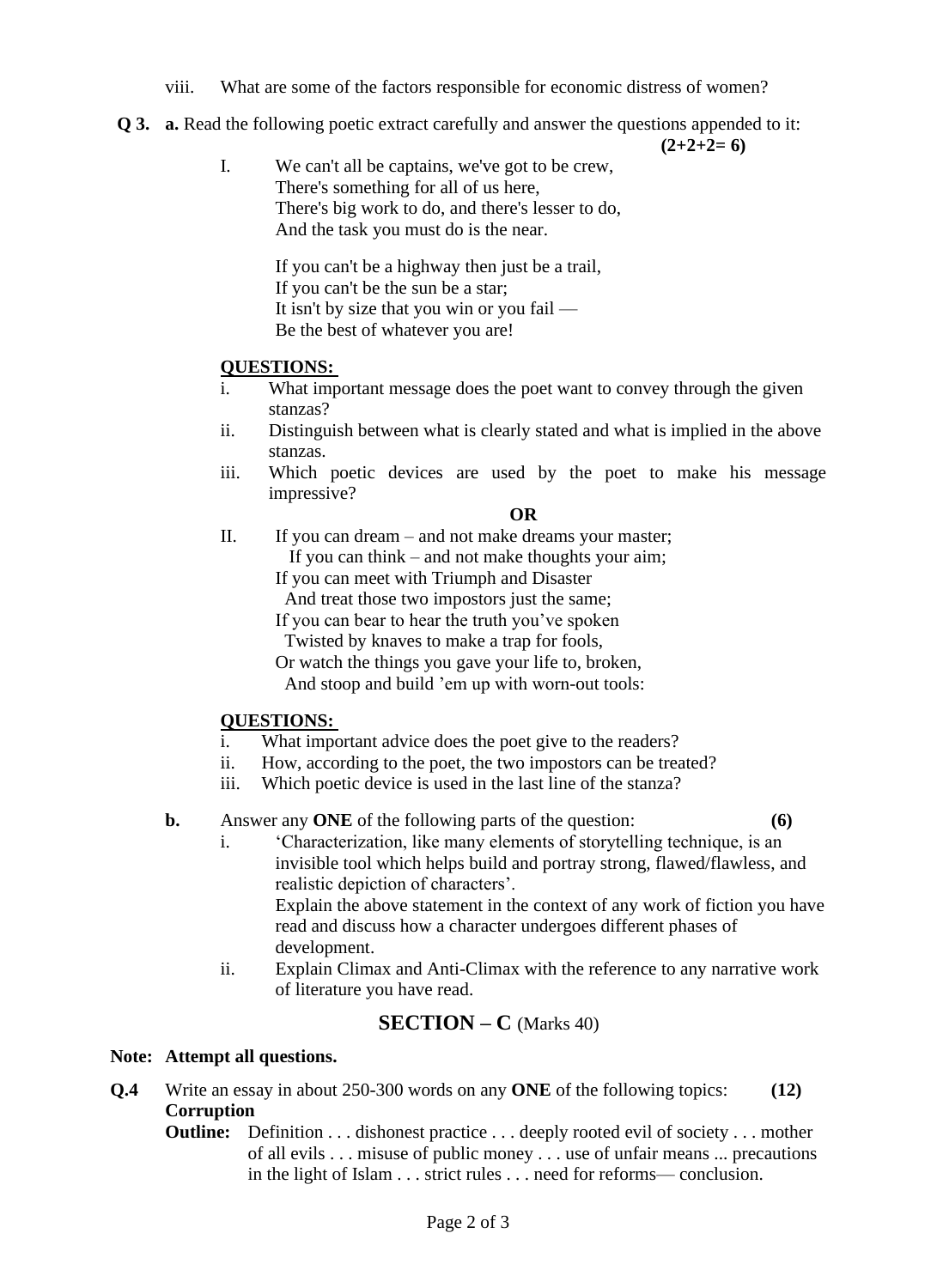#### **The Habit of Reading**

- **Outline:** an important activity . . . increases knowledge . . . utilization of time positively . . . broadens vision . . . variety of subjects . . . computer, a new way of reading . . . role of libraries . . . books are the best companion . . . conclusion
- **Q.5** a. There are **FIVE** errors of adjective, verb, pronoun and adverb in the given paragraph. Rewrite the paragraph after correcting the errors. Underline the corrected words. **(5)** "A good citizen is much aware than others of the fact that he is indebted to his society in many ways. He knows that the labour and work of countless persons have enriched his life. His life, to a great extent, depend on others. He is the one which has received many material and spiritual benefits from others. It is only just right that he should pay his debts. How does good citizen pay his debts to the society by living a useful and fruitful life? He lives not for himself alone. He lives for others. He pays his taxes honestly. He does not behave miserly. He takes keen interest in affairs of the state.

|  | Use any <b>FIVE</b> of the following idioms in sentences. |  |
|--|-----------------------------------------------------------|--|
|--|-----------------------------------------------------------|--|

|      | Once in a blue moon | A bird's eye view |
|------|---------------------|-------------------|
| iii. | A dead letter       | A broken reed     |
|      |                     |                   |

- v. A blue stocking vi. At sea
- vii. Rank and file
- c. Change the following conversation into indirect form of narration: **(5)**

"You didn't attend my birthday party." said Nasir. "I am extremely sorry, friend." Munir replied. "I had to visit my uncle's house in Karachi. How was the program?" "It was amazing but all of us missed you," said Nasir. "Let me show you the photographs."

- **Q.6** Suppose you are working as a price control officer. In view of the growing rates of the daily consumer items, the authorities ask you to investigate and write a report on it. Your report should cover the following points: **(8)**
	- i. Surprise visits to the markets
	- ii. Causes of the price hike
	- iii. Impacts on the low-income earners and the middle class
	- iv. Suggestions as how to control it
- **Q.7** Use appropriate transitional devices in any **FIVE** of the blanks to complete the process. Use each transitional device only once. **(5)** (5)

|  |  | because $\vert$ In addition $\vert$ besides $\vert$ whenever $\vert$ whereas $\vert$ nevertheless $\vert$ because $\vert$ for example |  |
|--|--|---------------------------------------------------------------------------------------------------------------------------------------|--|
|  |  |                                                                                                                                       |  |

Animals use various means to protect themselves. Colour is one that is widely used as a protective device. For instance, some birds display brightly coloured feathers 1they are threatened. These are designed to frighten away the enemy. 2-\_\_\_\_\_\_\_\_\_\_\_ to colour, some animals emit a peculiar smell for the same purpose. 3-\_\_\_\_\_\_\_\_\_\_\_, form may be used to conceal the animal. Some insects, 4-\_\_\_\_\_\_\_\_\_\_\_, conceal themselves by making themselves resemble plants of flowers. In this way, 5- \_\_\_\_\_\_\_\_\_ are hardly visible because they can merge into their surroundings. Other animals adopt regular patterns of behaviour when they are frightened. Some pretend to be dead 6- \_\_\_\_\_\_\_\_\_\_\_ others just come forward and stand still.

#### **\* \* \* \* \***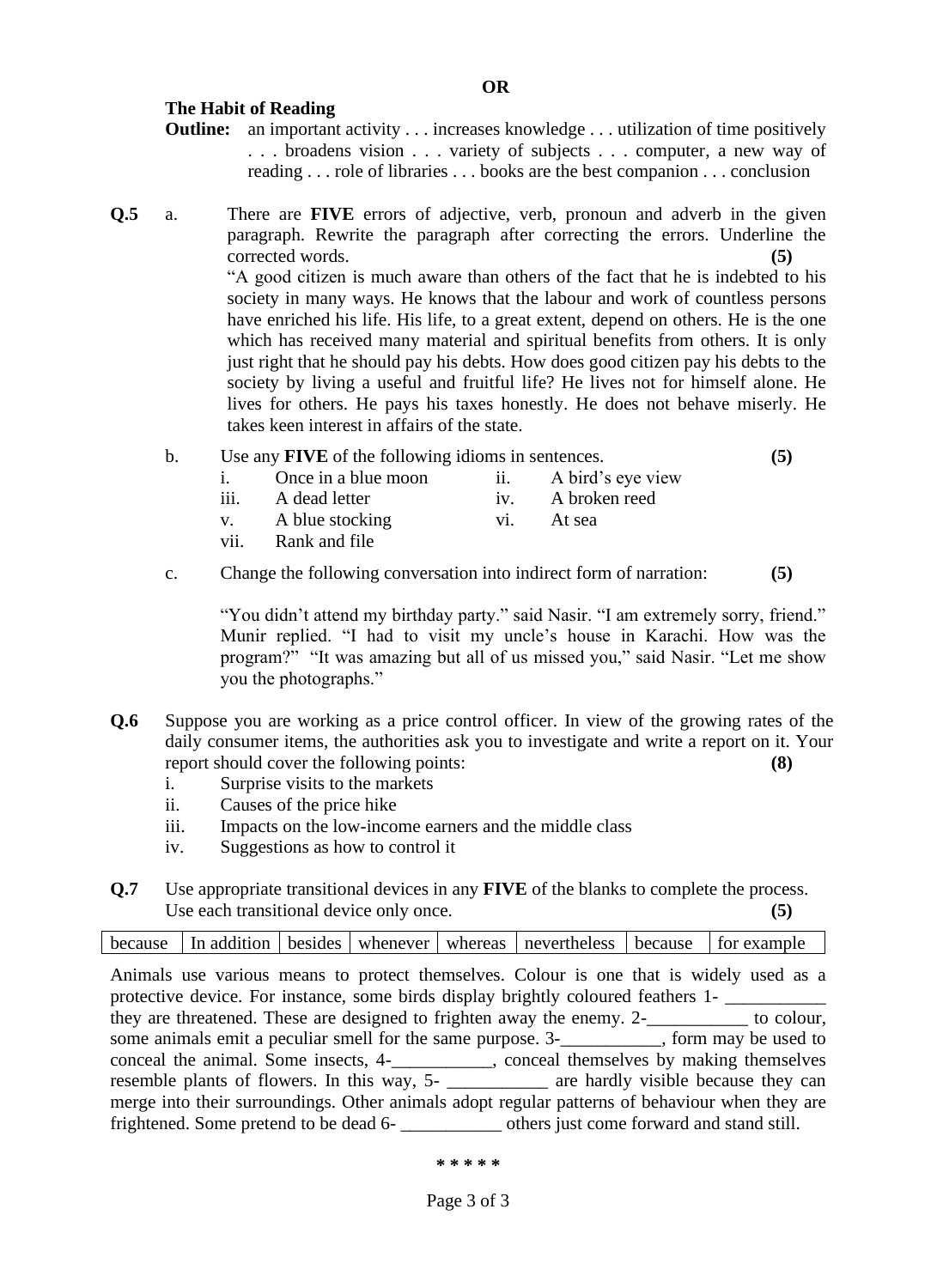## **ENGLISH (COMPULSORY) HSSC-II Student Learning Outcomes (Curriculum 2006)**

| ${\bf S}$<br>$\#$ | Q No.      | Competency No. | <b>Standard No.</b> | <b>Bench Mark No.</b> | <b>Student Learning</b><br><b>Outcomes</b>                                                            | Cognitive Level | <b>Allocated Marks</b> |
|-------------------|------------|----------------|---------------------|-----------------------|-------------------------------------------------------------------------------------------------------|-----------------|------------------------|
|                   |            |                |                     |                       |                                                                                                       |                 | in Paper               |
| 1.                | $Q-1(1)$   | 1              | $\overline{2}$      | $\mathbf I$           | Analyze how a writer/poet uses language to<br>influence reader for various purposes e.g.              | $\bf K$         | $\mathbf{1}$           |
|                   |            |                |                     |                       | propaganda, irony, parody and satire                                                                  |                 |                        |
| 2.                | $Q-1(2)$   | $\mathbf{1}$   | $\mathbf{1}$        | $\rm II$              | Apply critical thinking to interact with text and                                                     | $\mathbf U$     | $\mathbf{1}$           |
|                   |            |                |                     |                       | use intensive reading strategies (while-reading) to                                                   |                 |                        |
|                   |            |                |                     |                       | make simple <b>inferences</b> using <b>context</b> of the text                                        |                 |                        |
|                   |            |                |                     |                       | and prior knowledge.                                                                                  |                 |                        |
| 3.                | $Q-1(3)$   | $\mathbf{1}$   | $\mathbf{1}$        | $\mathop{\rm III}$    | Recognize and use appropriate transitional words<br>and beyond paragraphs<br>within<br>for<br>better  | $\rm K$         | $\mathbf{1}$           |
|                   |            |                |                     |                       | coherence and cohesion.                                                                               |                 |                        |
| 4.                | $Q-1(4)$   | $\mathbf{1}$   | $\mathbf{1}$        | $\rm II$              | Apply critical thinking to interact with text, use                                                    | $\mathbf{A}$    | $\mathbf{1}$           |
|                   |            |                |                     |                       | intensive reading strategies (while-reading) to                                                       |                 |                        |
|                   |            |                |                     |                       | deduce meaning of difficult words from context.                                                       |                 |                        |
| 5.                | $Q-1(5)$   | $\mathbf{1}$   | $\overline{2}$      | $\bf{I}$              | elements:<br>story<br>characters,<br>Analyze<br>events,                                               | $\bf K$         | $\mathbf{1}$           |
|                   |            |                |                     |                       | setting, plot, theme, tone, point of view.                                                            |                 |                        |
| 6.                | $Q-1(6)$   | $\mathbf{1}$   | $\overline{2}$      | $\mathbf I$           | Recognize genres of literature e.g. fiction,                                                          | K               | $\mathbf{1}$           |
| 7.                | $Q-1(7)$   | $\overline{4}$ | $\overline{2}$      | $\overline{I}$        | nonfiction, poetry, legend, one act play, etc.<br>Use appropriate vocabulary and correct spelling in  | $\bf K$         | $\mathbf{1}$           |
|                   |            |                |                     |                       | their own writing:                                                                                    |                 |                        |
|                   |            |                |                     |                       | • Understand and use colloquial and idiomatic                                                         |                 |                        |
|                   |            |                |                     |                       | expressions given in the text/glossary.                                                               |                 |                        |
| 8.                | $Q-1(8)$   | $\mathbf{1}$   | $\overline{2}$      | $\mathbf{1}$          | Read a given poem and give orally and in writing:                                                     | $\bf K$         | $\mathbf{1}$           |
|                   |            |                |                     |                       | recognize<br>literary<br>techniques<br>such<br>as                                                     |                 |                        |
|                   |            |                |                     |                       | personification and alliteration.                                                                     |                 |                        |
| 9.                | $Q-1(9)$   | $\mathbf{1}$   | $\mathbf{1}$        | $\mathbf{I}$          | Apply critical thinking to interact with text, use<br>intensive reading strategies (while reading) to | $\bf K$         | $\mathbf{1}$           |
|                   |            |                |                     |                       | distinguish between what is clearly stated and                                                        |                 |                        |
|                   |            |                |                     |                       | what is implied.                                                                                      |                 |                        |
| 10.               | $Q-1(10)$  | $\mathbf{1}$   | $\mathbf{1}$        | $\overline{2}$        | Apply critical thinking to interact with text, use                                                    | $\bf K$         | $\mathbf{1}$           |
|                   |            |                |                     |                       | intensive reading strategies (while-reading) to                                                       |                 |                        |
|                   |            |                |                     |                       | distinguish fact from opinion in news articles,                                                       |                 |                        |
|                   |            |                |                     |                       | editorials, articles supporting a position, etc.                                                      |                 |                        |
| 11.               | $Q-1(11)$  | $\overline{4}$ | 3                   | $\mathbf I$           | Identify and use adjective phrases and clauses.                                                       | $\mathbf{U}$    | $\mathbf{1}$           |
| 12.               | $Q-1(12)$  | $\overline{4}$ | $\mathfrak{Z}$      | $\bf{I}$              | Illustrate use of prepositions of position, time and<br>movement and direction.                       | K               | $\mathbf{1}$           |
| 13.               | $Q-1(13)$  | $\overline{4}$ | 3                   | $\bf{I}$              | Illustrate the use of gerunds and gerund phrases.                                                     | K               | 1                      |
| 14.               | $Q-1$ (14) | $\overline{4}$ | $\overline{3}$      | $\mathbf I$           | Demonstrate use of nouns, noun phrases and                                                            | K               | $\mathbf{1}$           |
|                   |            |                |                     |                       | clauses in apposition.                                                                                |                 |                        |
| 15.               | $Q-1(15)$  | $\overline{4}$ | $\mathfrak{Z}$      | $\bf I$               | Illustrate use of tenses.                                                                             | $\mathbf{U}$    | $\mathbf{1}$           |
| 16.               | $Q-1(16)$  | $\overline{4}$ | $\overline{3}$      | 3                     | Analyze and construct simple, compound and                                                            | U               | $\mathbf{1}$           |
|                   |            |                |                     |                       | complex sentences.                                                                                    |                 |                        |
| 17.               | $Q-1(17)$  | $\overline{4}$ | $\mathfrak{Z}$      | $\mathbf I$           | Identify and use adverbial phrases and clauses.                                                       | $\mathbf U$     | $\mathbf{1}$           |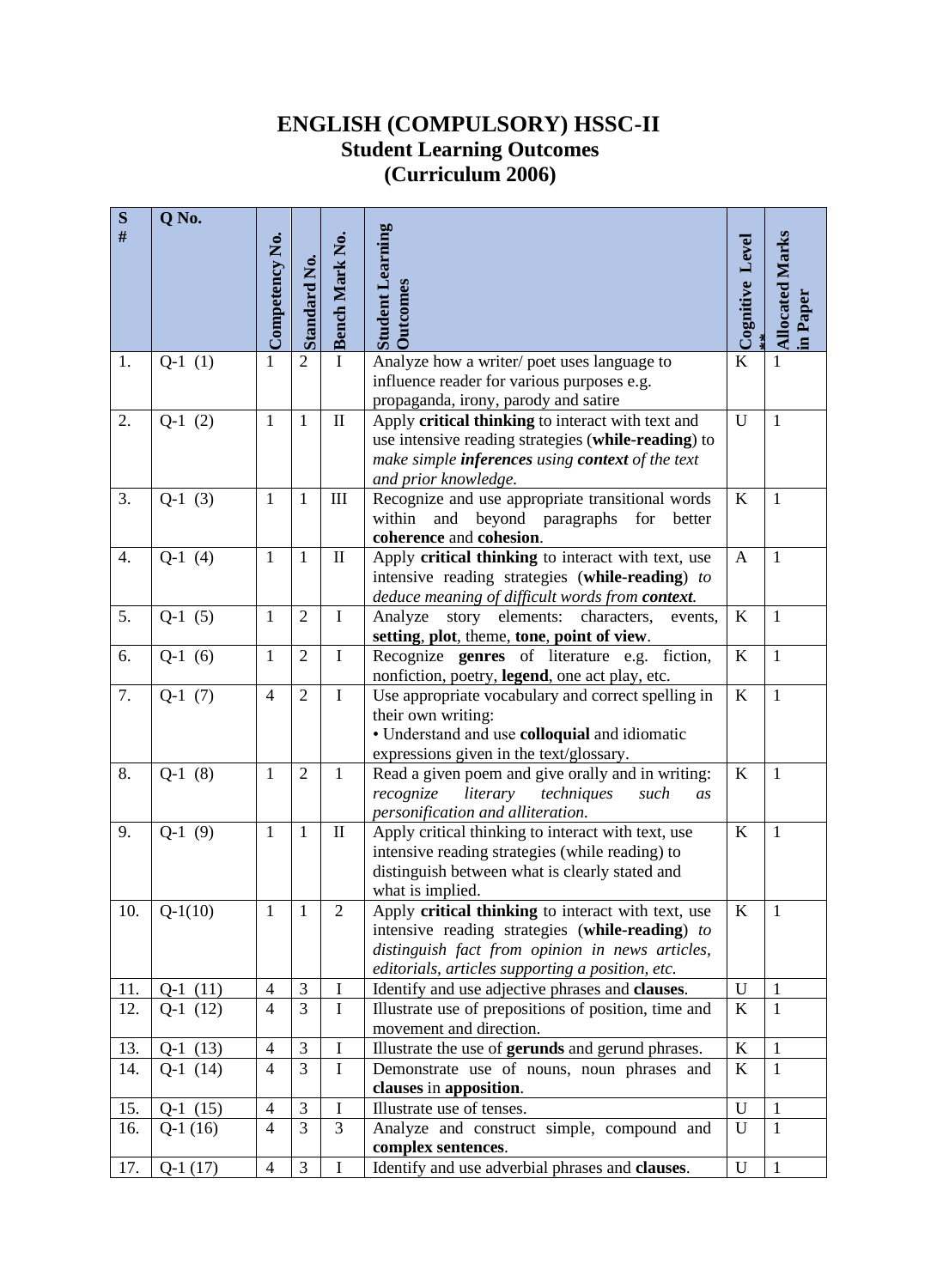| $Q-1(19)$<br>3<br>$\overline{3}$<br>$\bf K$<br>$\overline{4}$<br>$\mathbf{1}$<br>19.<br>Identify,<br>analyze<br>and<br>conditional<br>construct<br>sentences.<br>3<br>Illustrate use of transitive and intransitive verbs.<br>$\bf K$<br>$\overline{4}$<br>I<br>$\mathbf{1}$<br>20.<br>$Q-1(20)$<br>21.<br>$\mathbf{1}$<br>8<br>$Q-2 - (i)$<br>$\overline{2}$<br>Use summary skills to extract salient points and<br>$\mathbf{1}$<br>$\mathbf{A}$<br>develop a mind map to summarize a text.<br>$Q-2 - (ii)$<br>$\overline{2}$<br>Apply critical thinking to interact with text, use<br>$\bf K$<br>$\overline{4}$<br>22.<br>$\mathbf{1}$<br>$\mathbf{1}$<br>intensive reading strategies (while reading) to<br>make simple inferences using context of the text<br>and prior knowledge<br>$Q-2-(iii)$<br>$\overline{2}$<br>23.<br>$\mathbf{1}$<br>$\mathbf{1}$<br>Apply critical thinking to interact with text, use<br>$\mathbf U$<br>$\overline{4}$<br>intensive reading strategies (while reading) to<br>· locate examples to support an opinion e.g. appeal<br>to emotions, appeal to logic or ethical belief, etc.<br>• recognize arguments and counter arguments.<br>$Q-2-(iv)$<br>Apply critical thinking to interact with text, use<br>24.<br>$\mathbf{1}$<br>U<br>$\mathbf{1}$<br>$\overline{2}$<br>$\overline{4}$<br>intensive reading strategies (while reading) to<br>• locate examples to support an opinion e.g. appeal<br>to emotions, appeal to logic or ethical belief, etc.<br>• recognize arguments and counter arguments.<br>25.<br>$Q-2-(v)$<br>$\mathbf{1}$<br>$\mathbf{1}$<br>Analyze passages in the text to identify the theme/<br>$\bf K$<br>$\mathbf{1}$<br>$\overline{4}$<br>general subject, key idea/ central thought (a<br>statement about the general subject), and<br>supporting details.<br>$\mathbf{1}$<br>$\mathbf{1}$<br>Use critical thinking to respond orally and in<br>$\bf K$<br>26.<br>$Q-2-(vi)$<br>$\overline{2}$<br>$\overline{4}$<br>writing to the text (post reading) to<br>· give a personal opinion and justify stance related<br>to viewpoints/ ideas and issues in the text read.<br>• relate what is read to his or her own feelings and<br>experiences.<br>Use critical thinking to respond orally and in<br>27.<br>$Q-2-(vii)$<br>$\mathbf{1}$<br>$\mathbf{1}$<br>U<br>$\overline{2}$<br>4<br>writing to the text (post reading) to<br>• give a personal opinion and justify stance related<br>to viewpoints/ ideas and issues in the text read.<br>• relate what is read to his or her own feelings and<br>experiences.<br>Analyze paragraphs to identify sentences that<br>$Q-2-(viii)$<br>$\mathbf{1}$<br>U<br>28.<br>$\mathbf{1}$<br>$\overline{4}$<br>1<br>support the main idea through<br>· definition<br>• example<br>· illustration<br>• cause and effect<br>• comparison and contrast<br>· facts, analogies, anecdotes and quotations<br>$\overline{2}$<br>$\overline{2}$<br>29.<br>$\mathbf{1}$<br>$\mathbf I$<br>Read a given poem and give orally and in writing:<br>$Q-3-a-$ (I | 18. | $Q-1(18)$ | $\overline{4}$ | 3 | I | Illustrate use of prepositions of position, time and<br>movement and direction. | $\bf K$ | $\mathbf{1}$ |
|-------------------------------------------------------------------------------------------------------------------------------------------------------------------------------------------------------------------------------------------------------------------------------------------------------------------------------------------------------------------------------------------------------------------------------------------------------------------------------------------------------------------------------------------------------------------------------------------------------------------------------------------------------------------------------------------------------------------------------------------------------------------------------------------------------------------------------------------------------------------------------------------------------------------------------------------------------------------------------------------------------------------------------------------------------------------------------------------------------------------------------------------------------------------------------------------------------------------------------------------------------------------------------------------------------------------------------------------------------------------------------------------------------------------------------------------------------------------------------------------------------------------------------------------------------------------------------------------------------------------------------------------------------------------------------------------------------------------------------------------------------------------------------------------------------------------------------------------------------------------------------------------------------------------------------------------------------------------------------------------------------------------------------------------------------------------------------------------------------------------------------------------------------------------------------------------------------------------------------------------------------------------------------------------------------------------------------------------------------------------------------------------------------------------------------------------------------------------------------------------------------------------------------------------------------------------------------------------------------------------------------------------------------------------------------------------------------------------------------------------------------------------------------------------------------------------------------------------------------------------------------------------------------------------------------------------------------------------------------------------------------------------------------------------------------|-----|-----------|----------------|---|---|---------------------------------------------------------------------------------|---------|--------------|
|                                                                                                                                                                                                                                                                                                                                                                                                                                                                                                                                                                                                                                                                                                                                                                                                                                                                                                                                                                                                                                                                                                                                                                                                                                                                                                                                                                                                                                                                                                                                                                                                                                                                                                                                                                                                                                                                                                                                                                                                                                                                                                                                                                                                                                                                                                                                                                                                                                                                                                                                                                                                                                                                                                                                                                                                                                                                                                                                                                                                                                                       |     |           |                |   |   |                                                                                 |         |              |
|                                                                                                                                                                                                                                                                                                                                                                                                                                                                                                                                                                                                                                                                                                                                                                                                                                                                                                                                                                                                                                                                                                                                                                                                                                                                                                                                                                                                                                                                                                                                                                                                                                                                                                                                                                                                                                                                                                                                                                                                                                                                                                                                                                                                                                                                                                                                                                                                                                                                                                                                                                                                                                                                                                                                                                                                                                                                                                                                                                                                                                                       |     |           |                |   |   |                                                                                 |         |              |
|                                                                                                                                                                                                                                                                                                                                                                                                                                                                                                                                                                                                                                                                                                                                                                                                                                                                                                                                                                                                                                                                                                                                                                                                                                                                                                                                                                                                                                                                                                                                                                                                                                                                                                                                                                                                                                                                                                                                                                                                                                                                                                                                                                                                                                                                                                                                                                                                                                                                                                                                                                                                                                                                                                                                                                                                                                                                                                                                                                                                                                                       |     |           |                |   |   |                                                                                 |         |              |
|                                                                                                                                                                                                                                                                                                                                                                                                                                                                                                                                                                                                                                                                                                                                                                                                                                                                                                                                                                                                                                                                                                                                                                                                                                                                                                                                                                                                                                                                                                                                                                                                                                                                                                                                                                                                                                                                                                                                                                                                                                                                                                                                                                                                                                                                                                                                                                                                                                                                                                                                                                                                                                                                                                                                                                                                                                                                                                                                                                                                                                                       |     |           |                |   |   |                                                                                 |         |              |
|                                                                                                                                                                                                                                                                                                                                                                                                                                                                                                                                                                                                                                                                                                                                                                                                                                                                                                                                                                                                                                                                                                                                                                                                                                                                                                                                                                                                                                                                                                                                                                                                                                                                                                                                                                                                                                                                                                                                                                                                                                                                                                                                                                                                                                                                                                                                                                                                                                                                                                                                                                                                                                                                                                                                                                                                                                                                                                                                                                                                                                                       |     |           |                |   |   |                                                                                 |         |              |
|                                                                                                                                                                                                                                                                                                                                                                                                                                                                                                                                                                                                                                                                                                                                                                                                                                                                                                                                                                                                                                                                                                                                                                                                                                                                                                                                                                                                                                                                                                                                                                                                                                                                                                                                                                                                                                                                                                                                                                                                                                                                                                                                                                                                                                                                                                                                                                                                                                                                                                                                                                                                                                                                                                                                                                                                                                                                                                                                                                                                                                                       |     |           |                |   |   |                                                                                 |         |              |
|                                                                                                                                                                                                                                                                                                                                                                                                                                                                                                                                                                                                                                                                                                                                                                                                                                                                                                                                                                                                                                                                                                                                                                                                                                                                                                                                                                                                                                                                                                                                                                                                                                                                                                                                                                                                                                                                                                                                                                                                                                                                                                                                                                                                                                                                                                                                                                                                                                                                                                                                                                                                                                                                                                                                                                                                                                                                                                                                                                                                                                                       |     |           |                |   |   |                                                                                 |         |              |
|                                                                                                                                                                                                                                                                                                                                                                                                                                                                                                                                                                                                                                                                                                                                                                                                                                                                                                                                                                                                                                                                                                                                                                                                                                                                                                                                                                                                                                                                                                                                                                                                                                                                                                                                                                                                                                                                                                                                                                                                                                                                                                                                                                                                                                                                                                                                                                                                                                                                                                                                                                                                                                                                                                                                                                                                                                                                                                                                                                                                                                                       |     |           |                |   |   |                                                                                 |         |              |
|                                                                                                                                                                                                                                                                                                                                                                                                                                                                                                                                                                                                                                                                                                                                                                                                                                                                                                                                                                                                                                                                                                                                                                                                                                                                                                                                                                                                                                                                                                                                                                                                                                                                                                                                                                                                                                                                                                                                                                                                                                                                                                                                                                                                                                                                                                                                                                                                                                                                                                                                                                                                                                                                                                                                                                                                                                                                                                                                                                                                                                                       |     |           |                |   |   |                                                                                 |         |              |
|                                                                                                                                                                                                                                                                                                                                                                                                                                                                                                                                                                                                                                                                                                                                                                                                                                                                                                                                                                                                                                                                                                                                                                                                                                                                                                                                                                                                                                                                                                                                                                                                                                                                                                                                                                                                                                                                                                                                                                                                                                                                                                                                                                                                                                                                                                                                                                                                                                                                                                                                                                                                                                                                                                                                                                                                                                                                                                                                                                                                                                                       |     |           |                |   |   |                                                                                 |         |              |
|                                                                                                                                                                                                                                                                                                                                                                                                                                                                                                                                                                                                                                                                                                                                                                                                                                                                                                                                                                                                                                                                                                                                                                                                                                                                                                                                                                                                                                                                                                                                                                                                                                                                                                                                                                                                                                                                                                                                                                                                                                                                                                                                                                                                                                                                                                                                                                                                                                                                                                                                                                                                                                                                                                                                                                                                                                                                                                                                                                                                                                                       |     |           |                |   |   |                                                                                 |         |              |
|                                                                                                                                                                                                                                                                                                                                                                                                                                                                                                                                                                                                                                                                                                                                                                                                                                                                                                                                                                                                                                                                                                                                                                                                                                                                                                                                                                                                                                                                                                                                                                                                                                                                                                                                                                                                                                                                                                                                                                                                                                                                                                                                                                                                                                                                                                                                                                                                                                                                                                                                                                                                                                                                                                                                                                                                                                                                                                                                                                                                                                                       |     |           |                |   |   |                                                                                 |         |              |
|                                                                                                                                                                                                                                                                                                                                                                                                                                                                                                                                                                                                                                                                                                                                                                                                                                                                                                                                                                                                                                                                                                                                                                                                                                                                                                                                                                                                                                                                                                                                                                                                                                                                                                                                                                                                                                                                                                                                                                                                                                                                                                                                                                                                                                                                                                                                                                                                                                                                                                                                                                                                                                                                                                                                                                                                                                                                                                                                                                                                                                                       |     |           |                |   |   |                                                                                 |         |              |
|                                                                                                                                                                                                                                                                                                                                                                                                                                                                                                                                                                                                                                                                                                                                                                                                                                                                                                                                                                                                                                                                                                                                                                                                                                                                                                                                                                                                                                                                                                                                                                                                                                                                                                                                                                                                                                                                                                                                                                                                                                                                                                                                                                                                                                                                                                                                                                                                                                                                                                                                                                                                                                                                                                                                                                                                                                                                                                                                                                                                                                                       |     |           |                |   |   |                                                                                 |         |              |
|                                                                                                                                                                                                                                                                                                                                                                                                                                                                                                                                                                                                                                                                                                                                                                                                                                                                                                                                                                                                                                                                                                                                                                                                                                                                                                                                                                                                                                                                                                                                                                                                                                                                                                                                                                                                                                                                                                                                                                                                                                                                                                                                                                                                                                                                                                                                                                                                                                                                                                                                                                                                                                                                                                                                                                                                                                                                                                                                                                                                                                                       |     |           |                |   |   |                                                                                 |         |              |
|                                                                                                                                                                                                                                                                                                                                                                                                                                                                                                                                                                                                                                                                                                                                                                                                                                                                                                                                                                                                                                                                                                                                                                                                                                                                                                                                                                                                                                                                                                                                                                                                                                                                                                                                                                                                                                                                                                                                                                                                                                                                                                                                                                                                                                                                                                                                                                                                                                                                                                                                                                                                                                                                                                                                                                                                                                                                                                                                                                                                                                                       |     |           |                |   |   |                                                                                 |         |              |
|                                                                                                                                                                                                                                                                                                                                                                                                                                                                                                                                                                                                                                                                                                                                                                                                                                                                                                                                                                                                                                                                                                                                                                                                                                                                                                                                                                                                                                                                                                                                                                                                                                                                                                                                                                                                                                                                                                                                                                                                                                                                                                                                                                                                                                                                                                                                                                                                                                                                                                                                                                                                                                                                                                                                                                                                                                                                                                                                                                                                                                                       |     |           |                |   |   |                                                                                 |         |              |
|                                                                                                                                                                                                                                                                                                                                                                                                                                                                                                                                                                                                                                                                                                                                                                                                                                                                                                                                                                                                                                                                                                                                                                                                                                                                                                                                                                                                                                                                                                                                                                                                                                                                                                                                                                                                                                                                                                                                                                                                                                                                                                                                                                                                                                                                                                                                                                                                                                                                                                                                                                                                                                                                                                                                                                                                                                                                                                                                                                                                                                                       |     |           |                |   |   |                                                                                 |         |              |
|                                                                                                                                                                                                                                                                                                                                                                                                                                                                                                                                                                                                                                                                                                                                                                                                                                                                                                                                                                                                                                                                                                                                                                                                                                                                                                                                                                                                                                                                                                                                                                                                                                                                                                                                                                                                                                                                                                                                                                                                                                                                                                                                                                                                                                                                                                                                                                                                                                                                                                                                                                                                                                                                                                                                                                                                                                                                                                                                                                                                                                                       |     |           |                |   |   |                                                                                 |         |              |
|                                                                                                                                                                                                                                                                                                                                                                                                                                                                                                                                                                                                                                                                                                                                                                                                                                                                                                                                                                                                                                                                                                                                                                                                                                                                                                                                                                                                                                                                                                                                                                                                                                                                                                                                                                                                                                                                                                                                                                                                                                                                                                                                                                                                                                                                                                                                                                                                                                                                                                                                                                                                                                                                                                                                                                                                                                                                                                                                                                                                                                                       |     |           |                |   |   |                                                                                 |         |              |
|                                                                                                                                                                                                                                                                                                                                                                                                                                                                                                                                                                                                                                                                                                                                                                                                                                                                                                                                                                                                                                                                                                                                                                                                                                                                                                                                                                                                                                                                                                                                                                                                                                                                                                                                                                                                                                                                                                                                                                                                                                                                                                                                                                                                                                                                                                                                                                                                                                                                                                                                                                                                                                                                                                                                                                                                                                                                                                                                                                                                                                                       |     |           |                |   |   |                                                                                 |         |              |
|                                                                                                                                                                                                                                                                                                                                                                                                                                                                                                                                                                                                                                                                                                                                                                                                                                                                                                                                                                                                                                                                                                                                                                                                                                                                                                                                                                                                                                                                                                                                                                                                                                                                                                                                                                                                                                                                                                                                                                                                                                                                                                                                                                                                                                                                                                                                                                                                                                                                                                                                                                                                                                                                                                                                                                                                                                                                                                                                                                                                                                                       |     |           |                |   |   |                                                                                 |         |              |
|                                                                                                                                                                                                                                                                                                                                                                                                                                                                                                                                                                                                                                                                                                                                                                                                                                                                                                                                                                                                                                                                                                                                                                                                                                                                                                                                                                                                                                                                                                                                                                                                                                                                                                                                                                                                                                                                                                                                                                                                                                                                                                                                                                                                                                                                                                                                                                                                                                                                                                                                                                                                                                                                                                                                                                                                                                                                                                                                                                                                                                                       |     |           |                |   |   |                                                                                 |         |              |
|                                                                                                                                                                                                                                                                                                                                                                                                                                                                                                                                                                                                                                                                                                                                                                                                                                                                                                                                                                                                                                                                                                                                                                                                                                                                                                                                                                                                                                                                                                                                                                                                                                                                                                                                                                                                                                                                                                                                                                                                                                                                                                                                                                                                                                                                                                                                                                                                                                                                                                                                                                                                                                                                                                                                                                                                                                                                                                                                                                                                                                                       |     |           |                |   |   |                                                                                 |         |              |
|                                                                                                                                                                                                                                                                                                                                                                                                                                                                                                                                                                                                                                                                                                                                                                                                                                                                                                                                                                                                                                                                                                                                                                                                                                                                                                                                                                                                                                                                                                                                                                                                                                                                                                                                                                                                                                                                                                                                                                                                                                                                                                                                                                                                                                                                                                                                                                                                                                                                                                                                                                                                                                                                                                                                                                                                                                                                                                                                                                                                                                                       |     |           |                |   |   |                                                                                 |         |              |
|                                                                                                                                                                                                                                                                                                                                                                                                                                                                                                                                                                                                                                                                                                                                                                                                                                                                                                                                                                                                                                                                                                                                                                                                                                                                                                                                                                                                                                                                                                                                                                                                                                                                                                                                                                                                                                                                                                                                                                                                                                                                                                                                                                                                                                                                                                                                                                                                                                                                                                                                                                                                                                                                                                                                                                                                                                                                                                                                                                                                                                                       |     |           |                |   |   |                                                                                 |         |              |
|                                                                                                                                                                                                                                                                                                                                                                                                                                                                                                                                                                                                                                                                                                                                                                                                                                                                                                                                                                                                                                                                                                                                                                                                                                                                                                                                                                                                                                                                                                                                                                                                                                                                                                                                                                                                                                                                                                                                                                                                                                                                                                                                                                                                                                                                                                                                                                                                                                                                                                                                                                                                                                                                                                                                                                                                                                                                                                                                                                                                                                                       |     |           |                |   |   |                                                                                 |         |              |
|                                                                                                                                                                                                                                                                                                                                                                                                                                                                                                                                                                                                                                                                                                                                                                                                                                                                                                                                                                                                                                                                                                                                                                                                                                                                                                                                                                                                                                                                                                                                                                                                                                                                                                                                                                                                                                                                                                                                                                                                                                                                                                                                                                                                                                                                                                                                                                                                                                                                                                                                                                                                                                                                                                                                                                                                                                                                                                                                                                                                                                                       |     |           |                |   |   |                                                                                 |         |              |
|                                                                                                                                                                                                                                                                                                                                                                                                                                                                                                                                                                                                                                                                                                                                                                                                                                                                                                                                                                                                                                                                                                                                                                                                                                                                                                                                                                                                                                                                                                                                                                                                                                                                                                                                                                                                                                                                                                                                                                                                                                                                                                                                                                                                                                                                                                                                                                                                                                                                                                                                                                                                                                                                                                                                                                                                                                                                                                                                                                                                                                                       |     |           |                |   |   |                                                                                 |         |              |
|                                                                                                                                                                                                                                                                                                                                                                                                                                                                                                                                                                                                                                                                                                                                                                                                                                                                                                                                                                                                                                                                                                                                                                                                                                                                                                                                                                                                                                                                                                                                                                                                                                                                                                                                                                                                                                                                                                                                                                                                                                                                                                                                                                                                                                                                                                                                                                                                                                                                                                                                                                                                                                                                                                                                                                                                                                                                                                                                                                                                                                                       |     |           |                |   |   |                                                                                 |         |              |
|                                                                                                                                                                                                                                                                                                                                                                                                                                                                                                                                                                                                                                                                                                                                                                                                                                                                                                                                                                                                                                                                                                                                                                                                                                                                                                                                                                                                                                                                                                                                                                                                                                                                                                                                                                                                                                                                                                                                                                                                                                                                                                                                                                                                                                                                                                                                                                                                                                                                                                                                                                                                                                                                                                                                                                                                                                                                                                                                                                                                                                                       |     |           |                |   |   |                                                                                 |         |              |
|                                                                                                                                                                                                                                                                                                                                                                                                                                                                                                                                                                                                                                                                                                                                                                                                                                                                                                                                                                                                                                                                                                                                                                                                                                                                                                                                                                                                                                                                                                                                                                                                                                                                                                                                                                                                                                                                                                                                                                                                                                                                                                                                                                                                                                                                                                                                                                                                                                                                                                                                                                                                                                                                                                                                                                                                                                                                                                                                                                                                                                                       |     |           |                |   |   |                                                                                 |         |              |
|                                                                                                                                                                                                                                                                                                                                                                                                                                                                                                                                                                                                                                                                                                                                                                                                                                                                                                                                                                                                                                                                                                                                                                                                                                                                                                                                                                                                                                                                                                                                                                                                                                                                                                                                                                                                                                                                                                                                                                                                                                                                                                                                                                                                                                                                                                                                                                                                                                                                                                                                                                                                                                                                                                                                                                                                                                                                                                                                                                                                                                                       |     |           |                |   |   |                                                                                 |         |              |
|                                                                                                                                                                                                                                                                                                                                                                                                                                                                                                                                                                                                                                                                                                                                                                                                                                                                                                                                                                                                                                                                                                                                                                                                                                                                                                                                                                                                                                                                                                                                                                                                                                                                                                                                                                                                                                                                                                                                                                                                                                                                                                                                                                                                                                                                                                                                                                                                                                                                                                                                                                                                                                                                                                                                                                                                                                                                                                                                                                                                                                                       |     |           |                |   |   |                                                                                 |         |              |
|                                                                                                                                                                                                                                                                                                                                                                                                                                                                                                                                                                                                                                                                                                                                                                                                                                                                                                                                                                                                                                                                                                                                                                                                                                                                                                                                                                                                                                                                                                                                                                                                                                                                                                                                                                                                                                                                                                                                                                                                                                                                                                                                                                                                                                                                                                                                                                                                                                                                                                                                                                                                                                                                                                                                                                                                                                                                                                                                                                                                                                                       |     |           |                |   |   |                                                                                 |         |              |
|                                                                                                                                                                                                                                                                                                                                                                                                                                                                                                                                                                                                                                                                                                                                                                                                                                                                                                                                                                                                                                                                                                                                                                                                                                                                                                                                                                                                                                                                                                                                                                                                                                                                                                                                                                                                                                                                                                                                                                                                                                                                                                                                                                                                                                                                                                                                                                                                                                                                                                                                                                                                                                                                                                                                                                                                                                                                                                                                                                                                                                                       |     |           |                |   |   |                                                                                 |         |              |
|                                                                                                                                                                                                                                                                                                                                                                                                                                                                                                                                                                                                                                                                                                                                                                                                                                                                                                                                                                                                                                                                                                                                                                                                                                                                                                                                                                                                                                                                                                                                                                                                                                                                                                                                                                                                                                                                                                                                                                                                                                                                                                                                                                                                                                                                                                                                                                                                                                                                                                                                                                                                                                                                                                                                                                                                                                                                                                                                                                                                                                                       |     |           |                |   |   |                                                                                 |         |              |
|                                                                                                                                                                                                                                                                                                                                                                                                                                                                                                                                                                                                                                                                                                                                                                                                                                                                                                                                                                                                                                                                                                                                                                                                                                                                                                                                                                                                                                                                                                                                                                                                                                                                                                                                                                                                                                                                                                                                                                                                                                                                                                                                                                                                                                                                                                                                                                                                                                                                                                                                                                                                                                                                                                                                                                                                                                                                                                                                                                                                                                                       |     |           |                |   |   |                                                                                 |         |              |
|                                                                                                                                                                                                                                                                                                                                                                                                                                                                                                                                                                                                                                                                                                                                                                                                                                                                                                                                                                                                                                                                                                                                                                                                                                                                                                                                                                                                                                                                                                                                                                                                                                                                                                                                                                                                                                                                                                                                                                                                                                                                                                                                                                                                                                                                                                                                                                                                                                                                                                                                                                                                                                                                                                                                                                                                                                                                                                                                                                                                                                                       |     |           |                |   |   |                                                                                 |         |              |
|                                                                                                                                                                                                                                                                                                                                                                                                                                                                                                                                                                                                                                                                                                                                                                                                                                                                                                                                                                                                                                                                                                                                                                                                                                                                                                                                                                                                                                                                                                                                                                                                                                                                                                                                                                                                                                                                                                                                                                                                                                                                                                                                                                                                                                                                                                                                                                                                                                                                                                                                                                                                                                                                                                                                                                                                                                                                                                                                                                                                                                                       |     |           |                |   |   |                                                                                 |         |              |
|                                                                                                                                                                                                                                                                                                                                                                                                                                                                                                                                                                                                                                                                                                                                                                                                                                                                                                                                                                                                                                                                                                                                                                                                                                                                                                                                                                                                                                                                                                                                                                                                                                                                                                                                                                                                                                                                                                                                                                                                                                                                                                                                                                                                                                                                                                                                                                                                                                                                                                                                                                                                                                                                                                                                                                                                                                                                                                                                                                                                                                                       |     |           |                |   |   |                                                                                 |         |              |
|                                                                                                                                                                                                                                                                                                                                                                                                                                                                                                                                                                                                                                                                                                                                                                                                                                                                                                                                                                                                                                                                                                                                                                                                                                                                                                                                                                                                                                                                                                                                                                                                                                                                                                                                                                                                                                                                                                                                                                                                                                                                                                                                                                                                                                                                                                                                                                                                                                                                                                                                                                                                                                                                                                                                                                                                                                                                                                                                                                                                                                                       |     |           |                |   |   |                                                                                 |         |              |
| • Theme and its development.<br>U<br>$&$ II)-(i)                                                                                                                                                                                                                                                                                                                                                                                                                                                                                                                                                                                                                                                                                                                                                                                                                                                                                                                                                                                                                                                                                                                                                                                                                                                                                                                                                                                                                                                                                                                                                                                                                                                                                                                                                                                                                                                                                                                                                                                                                                                                                                                                                                                                                                                                                                                                                                                                                                                                                                                                                                                                                                                                                                                                                                                                                                                                                                                                                                                                      |     |           |                |   |   |                                                                                 |         |              |
| • Personal response with justification.                                                                                                                                                                                                                                                                                                                                                                                                                                                                                                                                                                                                                                                                                                                                                                                                                                                                                                                                                                                                                                                                                                                                                                                                                                                                                                                                                                                                                                                                                                                                                                                                                                                                                                                                                                                                                                                                                                                                                                                                                                                                                                                                                                                                                                                                                                                                                                                                                                                                                                                                                                                                                                                                                                                                                                                                                                                                                                                                                                                                               |     |           |                |   |   |                                                                                 |         |              |
| • Recognize literary techniques such as                                                                                                                                                                                                                                                                                                                                                                                                                                                                                                                                                                                                                                                                                                                                                                                                                                                                                                                                                                                                                                                                                                                                                                                                                                                                                                                                                                                                                                                                                                                                                                                                                                                                                                                                                                                                                                                                                                                                                                                                                                                                                                                                                                                                                                                                                                                                                                                                                                                                                                                                                                                                                                                                                                                                                                                                                                                                                                                                                                                                               |     |           |                |   |   |                                                                                 |         |              |
| personification and alliteration.<br>$\overline{2}$<br>$\mathbf{1}$<br>$\mathbf{1}$<br>U<br>$\overline{2}$<br>30.                                                                                                                                                                                                                                                                                                                                                                                                                                                                                                                                                                                                                                                                                                                                                                                                                                                                                                                                                                                                                                                                                                                                                                                                                                                                                                                                                                                                                                                                                                                                                                                                                                                                                                                                                                                                                                                                                                                                                                                                                                                                                                                                                                                                                                                                                                                                                                                                                                                                                                                                                                                                                                                                                                                                                                                                                                                                                                                                     |     |           |                |   |   |                                                                                 |         |              |
| Apply critical thinking to interact with text, use<br>$Q - 3 - a - (I)$<br>intensive reading strategies (while reading) to                                                                                                                                                                                                                                                                                                                                                                                                                                                                                                                                                                                                                                                                                                                                                                                                                                                                                                                                                                                                                                                                                                                                                                                                                                                                                                                                                                                                                                                                                                                                                                                                                                                                                                                                                                                                                                                                                                                                                                                                                                                                                                                                                                                                                                                                                                                                                                                                                                                                                                                                                                                                                                                                                                                                                                                                                                                                                                                            |     |           |                |   |   |                                                                                 |         |              |
| $&$ II)- $(ii)$<br>· distinguish between what is clearly stated and                                                                                                                                                                                                                                                                                                                                                                                                                                                                                                                                                                                                                                                                                                                                                                                                                                                                                                                                                                                                                                                                                                                                                                                                                                                                                                                                                                                                                                                                                                                                                                                                                                                                                                                                                                                                                                                                                                                                                                                                                                                                                                                                                                                                                                                                                                                                                                                                                                                                                                                                                                                                                                                                                                                                                                                                                                                                                                                                                                                   |     |           |                |   |   |                                                                                 |         |              |
| what is implied.                                                                                                                                                                                                                                                                                                                                                                                                                                                                                                                                                                                                                                                                                                                                                                                                                                                                                                                                                                                                                                                                                                                                                                                                                                                                                                                                                                                                                                                                                                                                                                                                                                                                                                                                                                                                                                                                                                                                                                                                                                                                                                                                                                                                                                                                                                                                                                                                                                                                                                                                                                                                                                                                                                                                                                                                                                                                                                                                                                                                                                      |     |           |                |   |   |                                                                                 |         |              |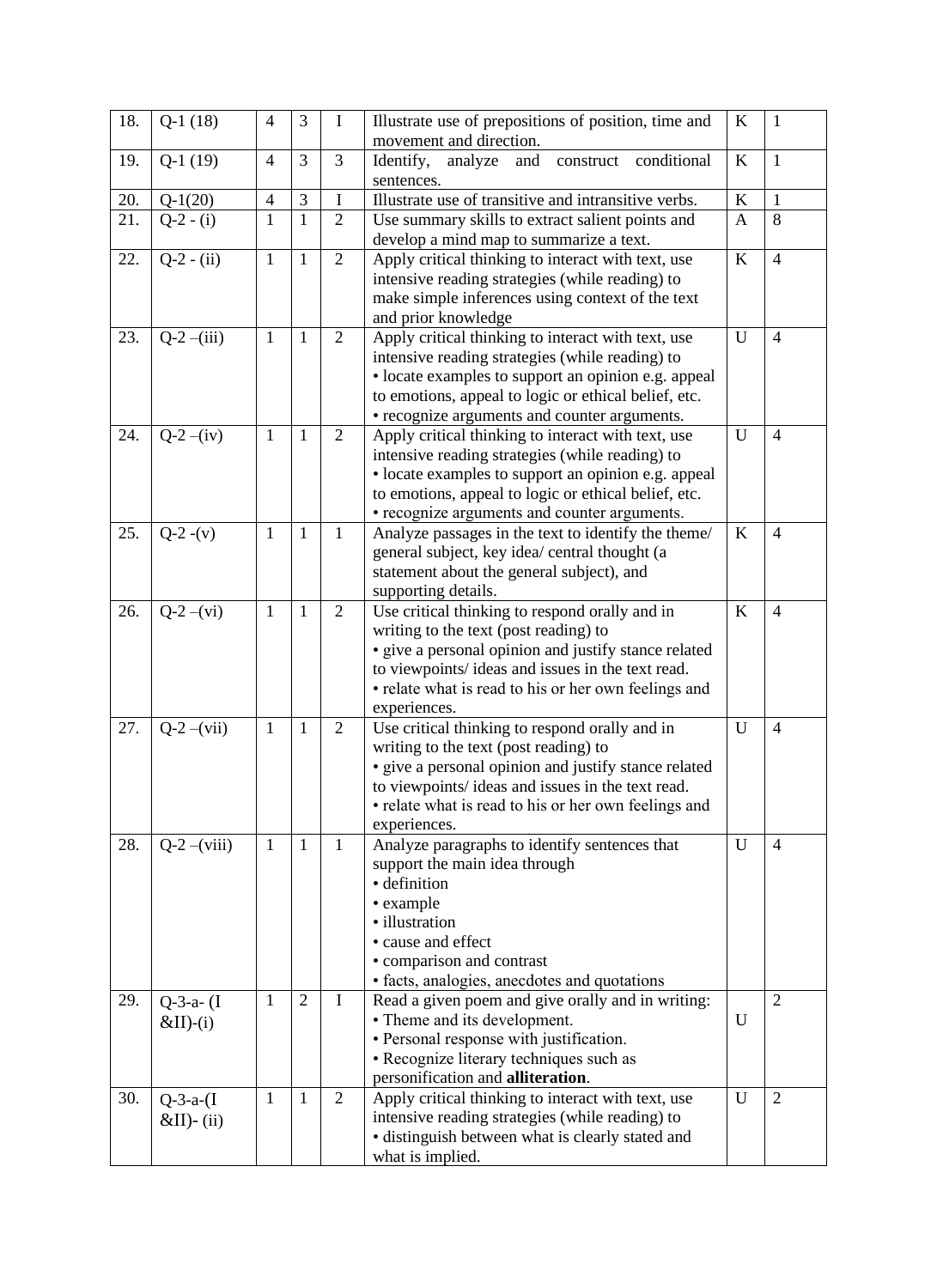| 31. | $Q - 3 - a - (I)$<br>$&$ II) -(iii) | $\mathbf{1}$   | $\overline{2}$ | $\mathbf{1}$   | Read a given poem and give orally and in writing:<br>Recognize literary techniques such as<br>personification and alliteration. | $\bf K$          | $\overline{2}$ |
|-----|-------------------------------------|----------------|----------------|----------------|---------------------------------------------------------------------------------------------------------------------------------|------------------|----------------|
|     |                                     |                |                |                |                                                                                                                                 |                  |                |
| 32. | $Q-3-b$ (i)                         | $\mathbf{1}$   | $\overline{2}$ | $\mathbf I$    | Analyze story elements: characters,<br>events,<br>setting, plot, theme, tone, point of view                                     | U                | 6              |
| 33. | $Q-3-b$ (ii)                        | $\mathbf{1}$   | $\overline{2}$ | $\mathbf{1}$   | Analyze story elements: characters,<br>events,                                                                                  | U                | 6              |
|     |                                     |                |                |                | setting, plot, theme, tone, point of view                                                                                       |                  |                |
| 34. | $Q-4$ (i), (ii)                     | $\overline{2}$ | $\mathbf{1}$   | I              | Write an essay on a general subject:                                                                                            | $\boldsymbol{A}$ | 12             |
| 35. | $Q-5a$                              | $\overline{2}$ | $\mathbf{1}$   | $\overline{4}$ | Proof read and edit their own, peers' and given                                                                                 | U                | 5              |
|     |                                     |                |                |                | texts for errors of usage and style:                                                                                            |                  |                |
|     |                                     |                |                |                | • Faulty sentence structure.                                                                                                    |                  |                |
|     |                                     |                |                |                | • Unclear pronoun reference.                                                                                                    |                  |                |
|     |                                     |                |                |                | • Incomplete comparison.                                                                                                        |                  |                |
|     |                                     |                |                |                | · Dangling modifiers.                                                                                                           |                  |                |
| 36. | $Q-5 b$                             | $\overline{4}$ | $\overline{2}$ | $\mathbf I$    | Use appropriate vocabulary and correct spelling in                                                                              | U                | 5              |
|     |                                     |                |                |                | their own writing.                                                                                                              |                  |                |
|     |                                     |                |                |                | • Understand and use colloquial and idiomatic                                                                                   |                  |                |
|     |                                     |                |                |                | expressions given in the text / glossary.                                                                                       |                  |                |
| 37. | $Q-5c$                              | $\overline{4}$ | 3              | 3              | Use direct and indirect speech appropriately in                                                                                 | U                | 5              |
|     |                                     |                |                |                | speech and writing according to the required                                                                                    |                  |                |
|     |                                     |                |                |                | communicative function.                                                                                                         |                  |                |
| 38. | $Q-6$                               | $\overline{2}$ | $\mathbf{1}$   | $\overline{2}$ | Write a research report:                                                                                                        | $\bf K$          | $4 + 4$        |
|     |                                     |                |                |                | • Analyze a sample research report.                                                                                             | $\ddot{}$        |                |
|     |                                     |                |                |                | • Choose and narrow a topic for a report.                                                                                       | A                |                |
|     |                                     |                |                |                | • List thoughts on the topic.                                                                                                   |                  |                |
|     |                                     |                |                |                | • Gather information using library and internet                                                                                 |                  |                |
|     |                                     |                |                |                | sources.                                                                                                                        |                  |                |
|     |                                     |                |                |                | • List gathered information.                                                                                                    |                  |                |
|     |                                     |                |                |                | • Write bibliography cards.                                                                                                     |                  |                |
|     |                                     |                |                |                | • Select the information to be used.                                                                                            |                  |                |
|     |                                     |                |                |                | • Organize facts into an outline.                                                                                               |                  |                |
|     |                                     |                |                |                | • Write an effective introduction and conclusion.                                                                               |                  |                |
|     |                                     |                |                |                | • Revise for clarity, organization, and appropriate                                                                             |                  |                |
|     |                                     |                |                |                | vocabulary, conventions of research report,                                                                                     |                  |                |
|     |                                     |                |                |                | punctuation and grammar.                                                                                                        |                  |                |
|     |                                     |                |                |                | • Compile a bibliography.                                                                                                       |                  |                |
| 39. | $Q-7$                               | $\overline{4}$ | 3              | $\mathbf{1}$   | Use in speech and writing, all the appropriate                                                                                  | U                | 5              |
|     |                                     |                |                |                | transitional devices.                                                                                                           |                  |                |

\*\* K= Knowledge, U= Understanding & A= Application